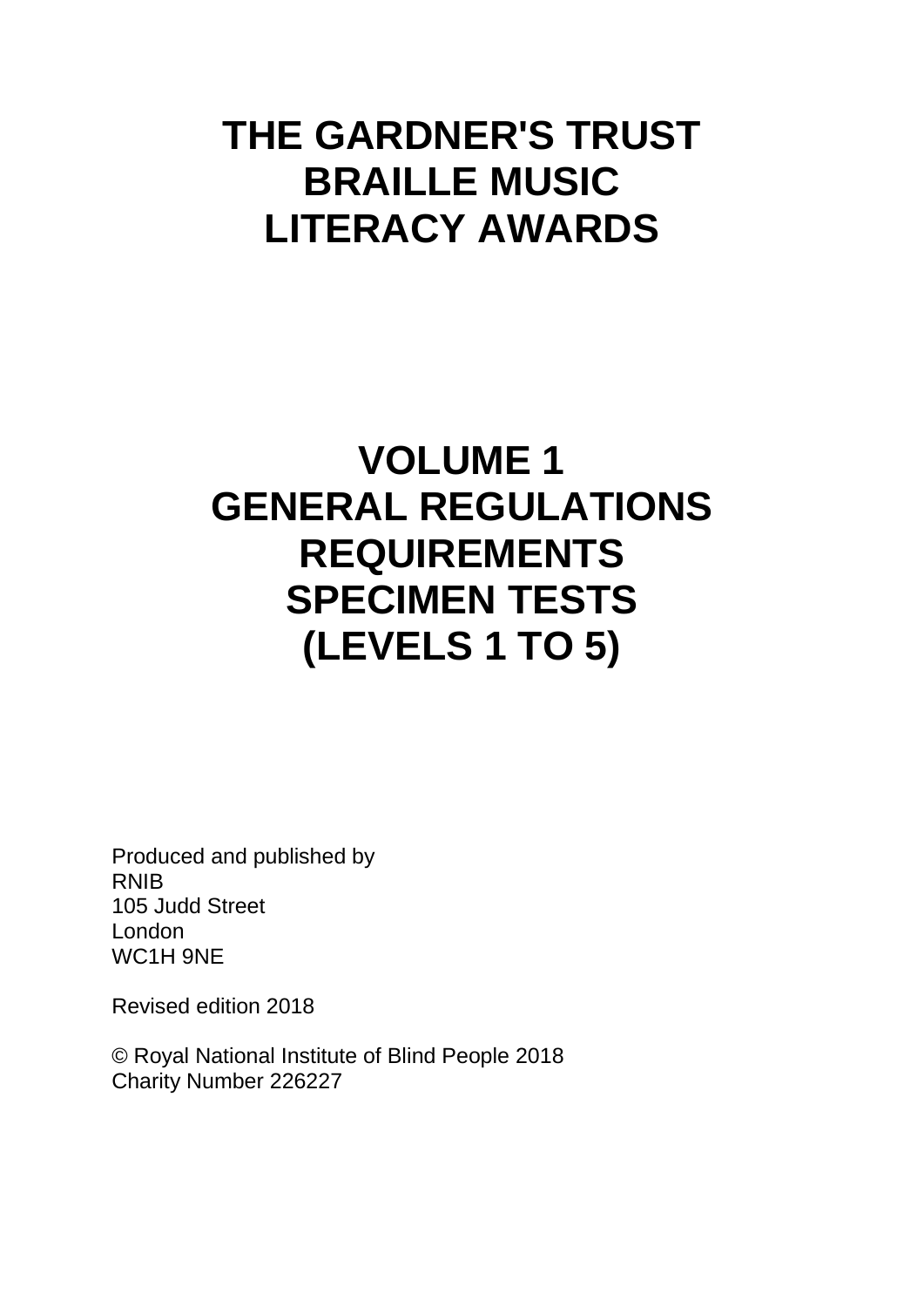# **Contents**

| <b>HINHIN HE HE HE HE HE HE HENLevel 212</b>                                                        |  |
|-----------------------------------------------------------------------------------------------------|--|
|                                                                                                     |  |
|                                                                                                     |  |
|                                                                                                     |  |
|                                                                                                     |  |
|                                                                                                     |  |
|                                                                                                     |  |
|                                                                                                     |  |
|                                                                                                     |  |
| <b>HERRICH BERGERS AND SERVICE CONTROLLER AND SERVED ASSESSED AT A 21 YO FAR A HILLER LEVEL 521</b> |  |
|                                                                                                     |  |

# [[JB Contents will look better when document is styled.]]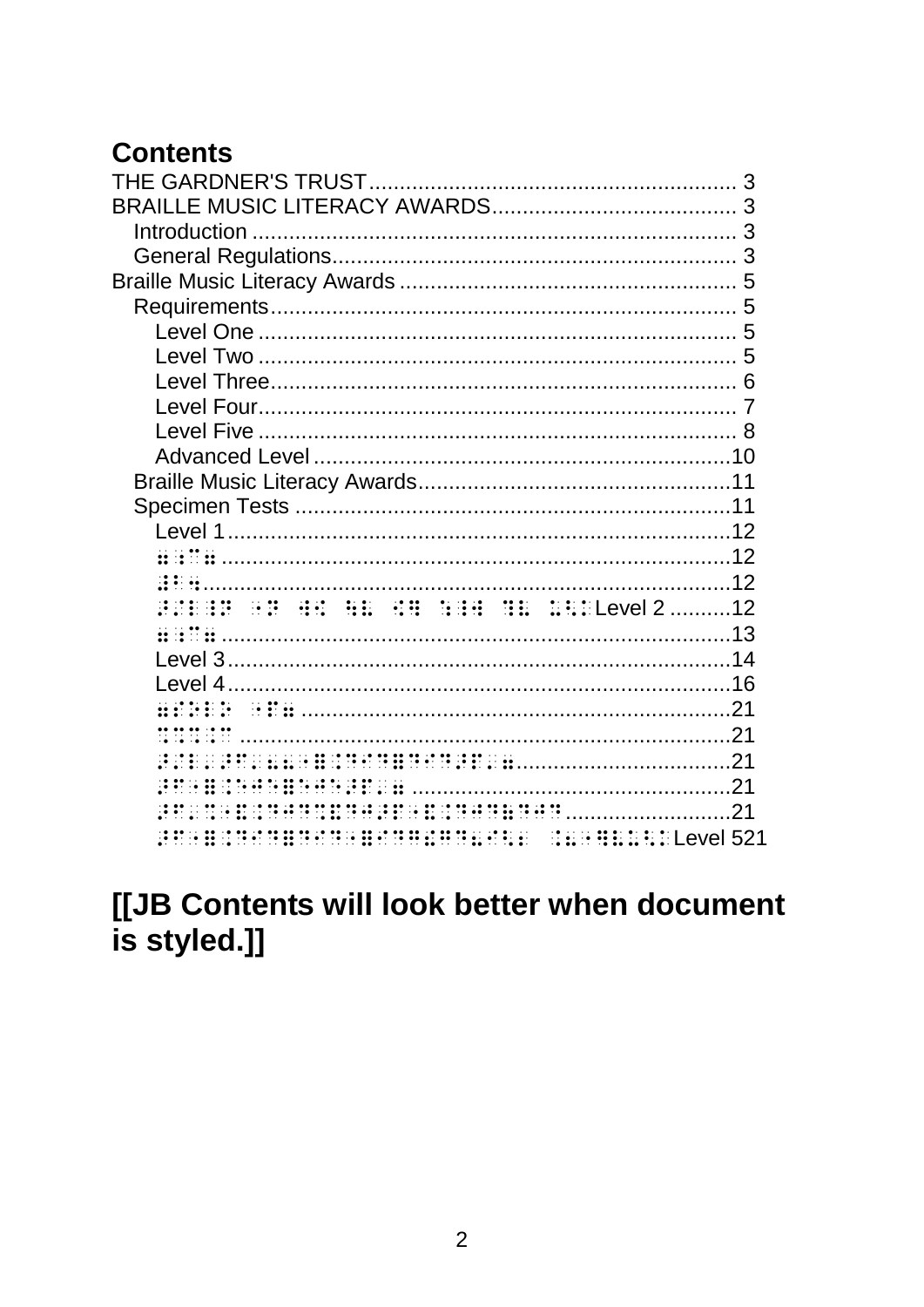# <span id="page-2-1"></span><span id="page-2-0"></span>**THE GARDNER'S TRUST BRAILLE MUSIC LITERACY AWARDS**

# <span id="page-2-2"></span>**Introduction**

These awards are designed to assess formally

- the ability to turn braille music symbols into fluent musical performance in a short space of time, and
- to read the symbols accurately and fully.

The Braille Music Literacy Awards have been sponsored by the Gardner's Trust for the Blind and administered by RNIB since 1992.

Tests take place in June and July annually at a location to suit the candidate. Entries need to be submitted to [mas@rnib.org.uk](mailto:mas@rnib.org.uk) by 1 May each year including preferred dates and locations. An annual report is written summarising the year's examinations and each candidate receives a detailed report and a certificate of entry. The best candidate at each level receives a financial prize providing that a minimum standard has been reached.

# <span id="page-2-3"></span>**General Regulations**

1. Candidates need to be under 19 years of age and resident in the UK.

2. Candidates may enter for any level of the Awards but only enter each level once.

3. Candidates will be required to memorise the test, and subsequently perform it on the instrument of their choice, or sing it. They may practise the test during the preparation time.

4. Candidates will be required to read the test, explaining each braille music symbol.

- 5. Candidates may read or play first.
- 6. The tests are recorded.
- 7. The following preparation times are permitted: Levels 1 and 2: 5 minutes Level 3: 10 minutes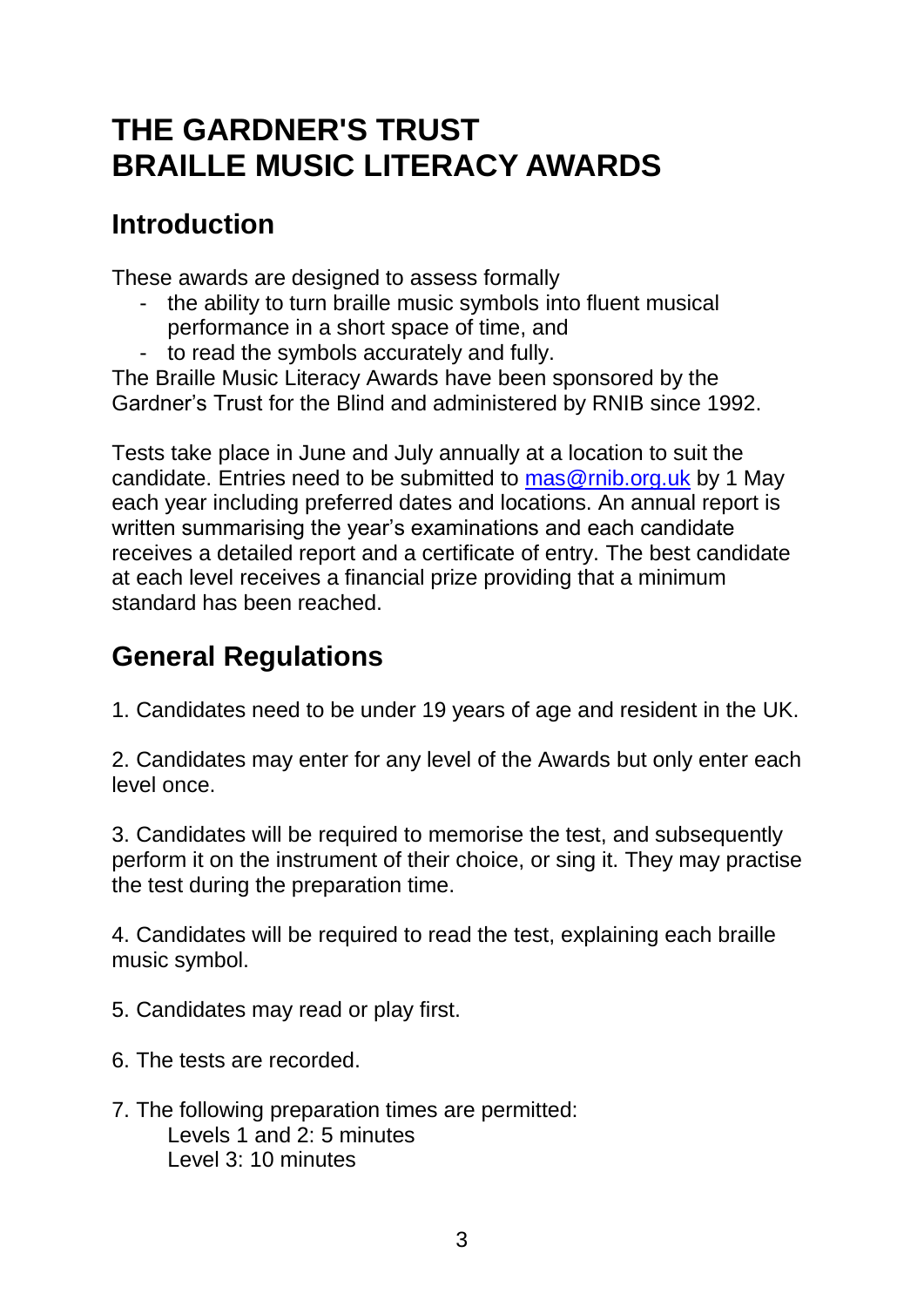Level 4: 15 minutes Level 5: 20 minutes Advanced Level: 30 minutes

8. Prizes awarded to the best candidate each year for each level, providing a minimum standard of competency has been achieved, are:

Level 1: £10 Level 2: £20 Level 3: £30 Level 4: £40 Level 5: £50 Advanced Braille Music Literacy Award: £250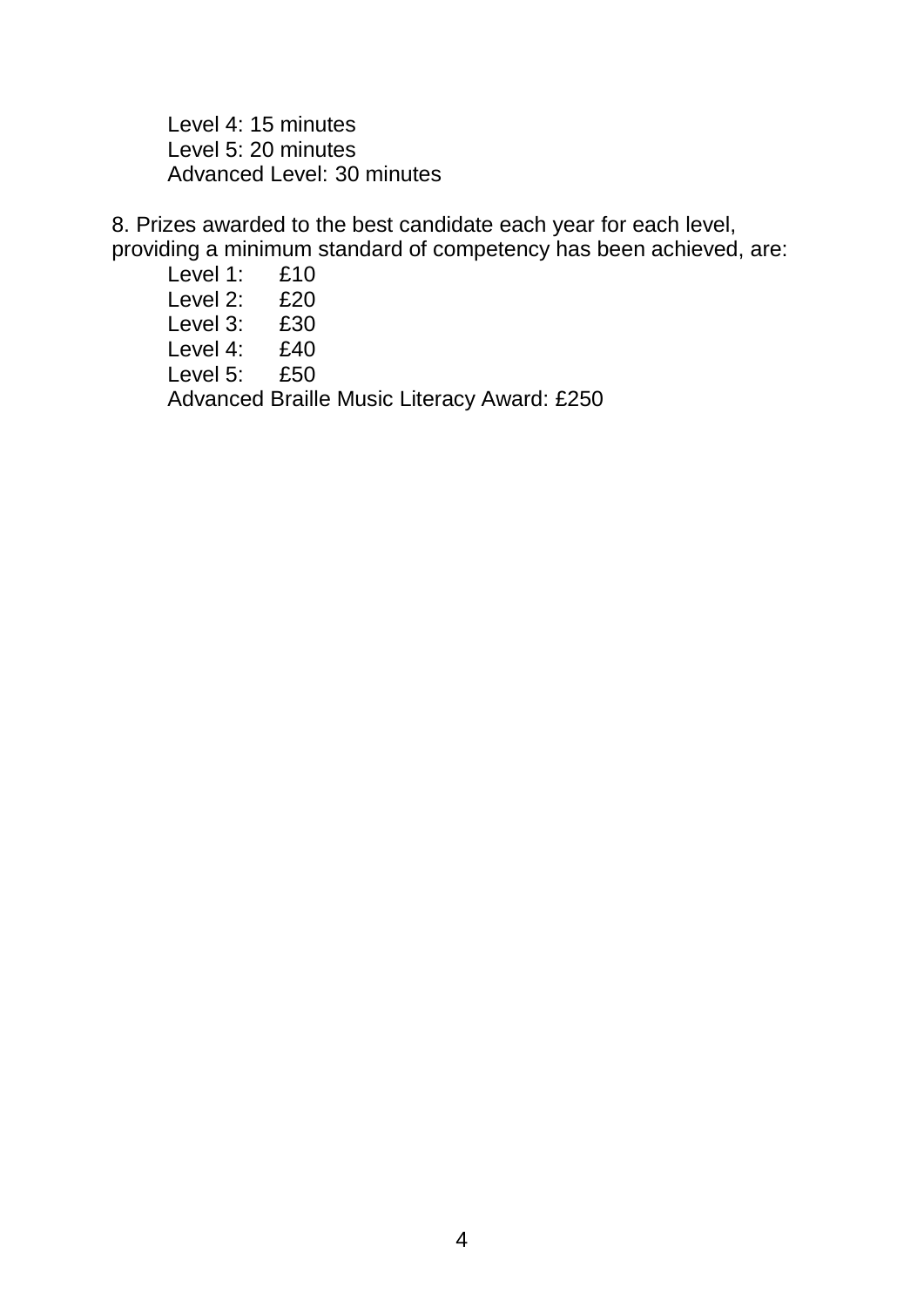# <span id="page-4-0"></span>**Braille Music Literacy Awards**

# <span id="page-4-1"></span>**Requirements**

## <span id="page-4-2"></span>**Level 1**

1. To recognise all seven notes as crotchets, minims, dotted minims or semibreves and corresponding rests.

2. To recognise 3rd, 4th and 5th octave signs, and the rules of their use.

3. To recognise treble and bass clefs.

4. The following time signatures: two four, three four, four four.



- 5. The signs for sharp  $\therefore$  flat  $\therefore$  bar rest  $\therefore$  and double bar  $\therefore$   $\therefore$
- 6. The dynamic markings:
- $\mathbf{p}$  (piano) and  $\mathbf{p}$  (forte)
- 7. To show an understanding of the major keys: C, G and F.

Normally the test will be up to eight bars long, on no more than two braille lines (of 38 cells). The vocal test will be melody line only, that is, without lyrics. For vocal tests, the examiner will play the starting note if required.

#### <span id="page-4-3"></span>**Level 2**

As Level 1, adding:

- 1. Quavers, dotted crotchets and corresponding rests.
- 2. The keys of D major, E minor and D minor.

```
3. The signs for: 
natural \ddot{\phantom{a}} tie \ddot{\phantom{a}} is pause \ddot{\phantom{a}} is
```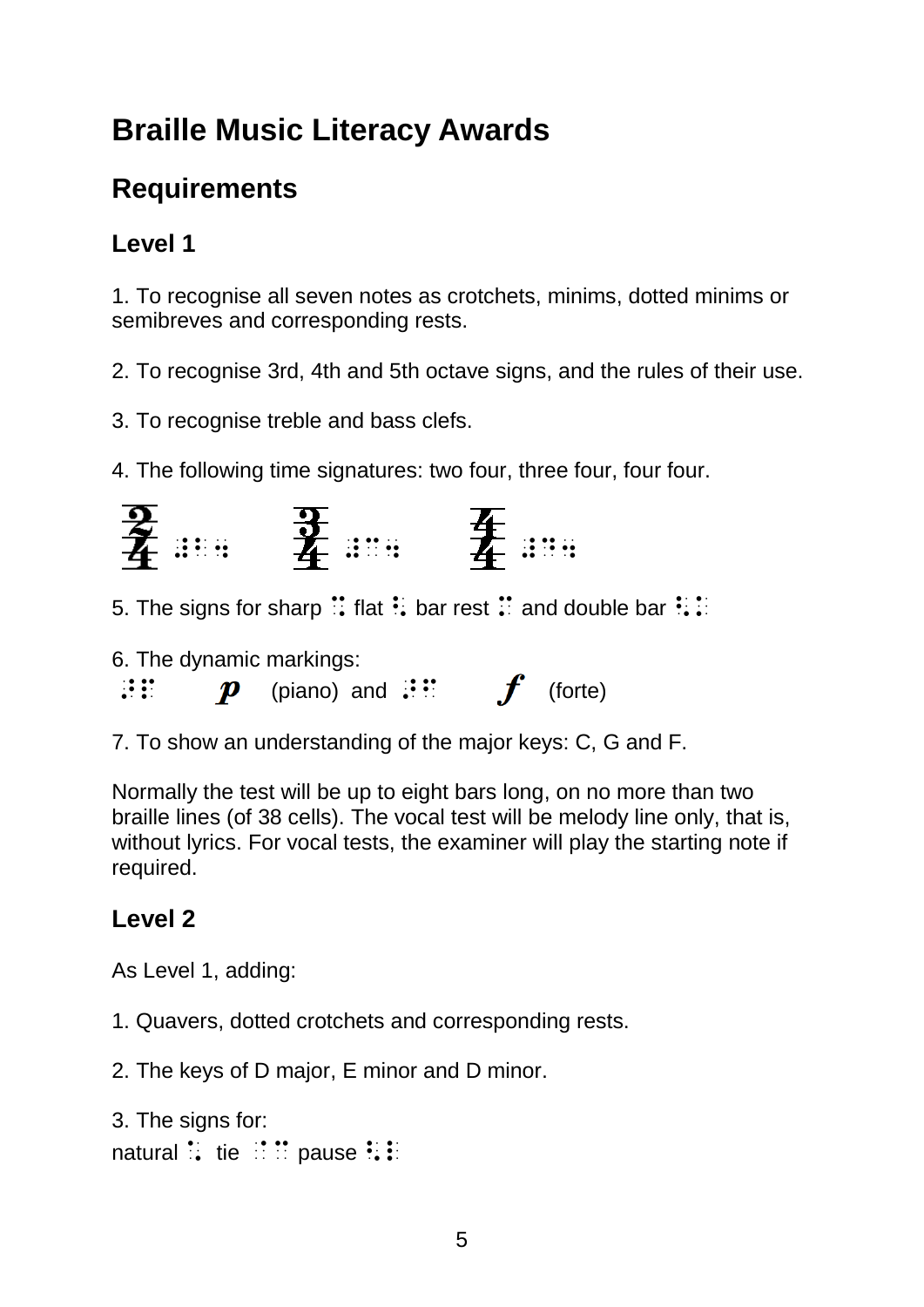4. The dynamic markings: mezzo piano, mezzo forte, pianissimo, fortissimo

 $p_{m,p}$  and  $\sum_{i=1}^{m} p_{n}$  and  $\sum_{i=1}^{m} p_{n}$  and  $\sum_{i=1}^{m} p_{n}$ 

Normally the test will be up to eight bars long, on no more than two braille lines (of 38 cells). The vocal test will be melody only, that is, without lyrics. For vocal tests, the examiner will play the starting note if required.

### <span id="page-5-0"></span>**Level 3**

As Level 2, adding:

1. The dotted quaver, semiquaver and semiquavers grouped:



#b4 >/l"&gef?<k

and rests for dotted quaver and semiquaver.

2. 2nd and 6th octave signs, as appropriate to the voice or instrument.

3. The following time signatures for common time, alla breve and six eight time.



4. The major keys of B flat, E flat and A and the minor keys of C and G.

5. Relevant common signs for each instrument:

In keyboard music, signs for right hand  $\therefore$  left hand  $\therefore$  and fingering.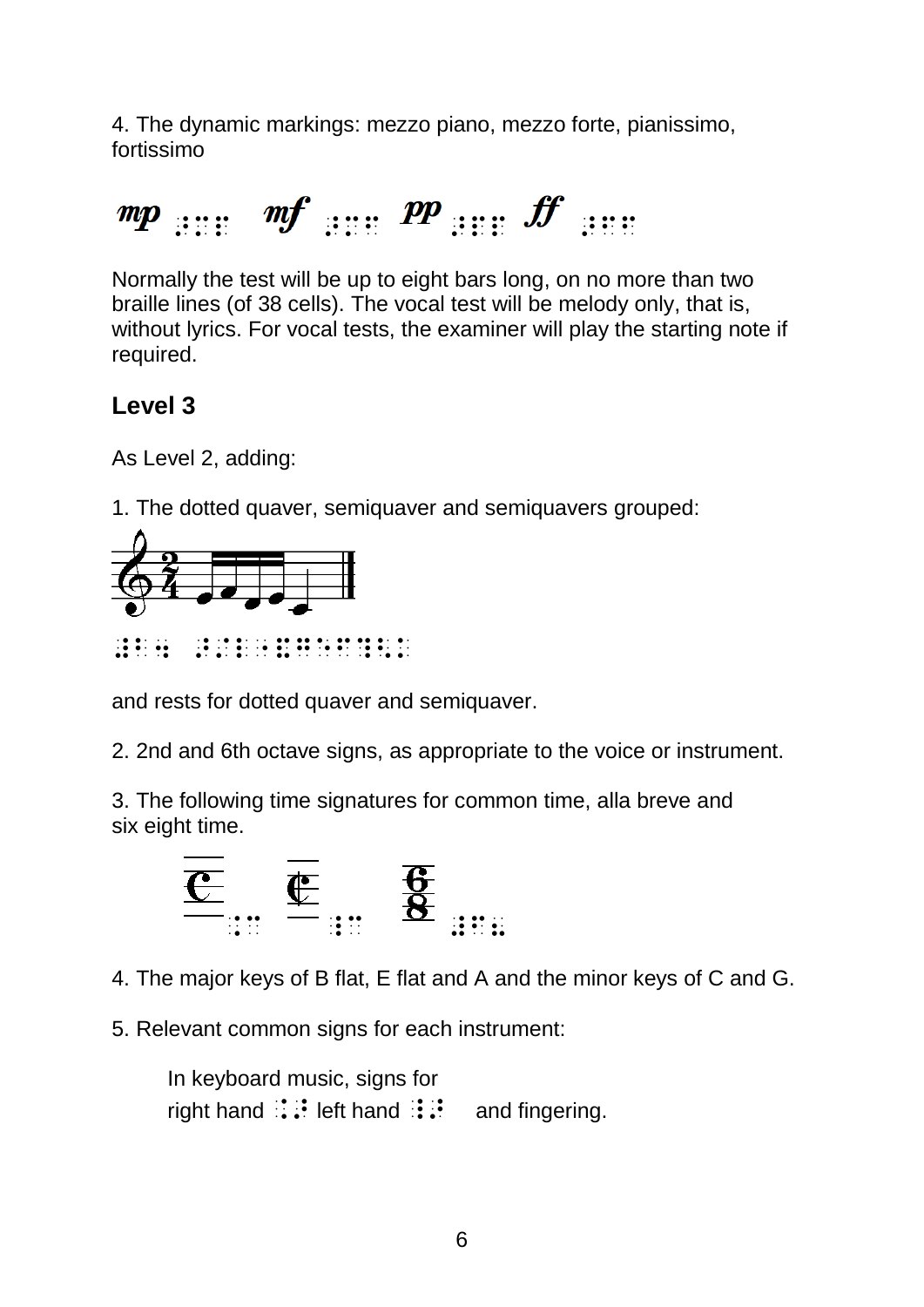In string music, signs for bowing

$$
\begin{matrix}\n\Box & \vdots \\
\Box & \vdots\n\end{matrix}
$$

and fingering.

In woodwind and brass music, signs for breath

 $\therefore$  and musical comma  $\therefore$ 

In vocal music, signs for breath mark  $\therefore$  and lyrics.

Lyrics will be set out on the line above the music with the music indented into cell 3. Vocal tests will have one syllable per note.

6. The slur  $\ddot{\cdot}$ 

7. The musical hyphen  $\cdot$ 

Normally the test will be up to eight bars long, on no more than two braille lines (of 38 cells) or four lines for vocalists. For vocal tests, the examiner will play the starting note if required.

### <span id="page-6-0"></span>**Level 4**

As Level 3, adding:

1. The breve and demisemiquaver.

2. The triplet  $\mathbf{\div}$ 

3. In keyboard music, interval signs up to the octave with intervals reading downwards in the right hand (treble clef) and upwards in the left hand (bass clef).

4. Hairpin markings as follows:

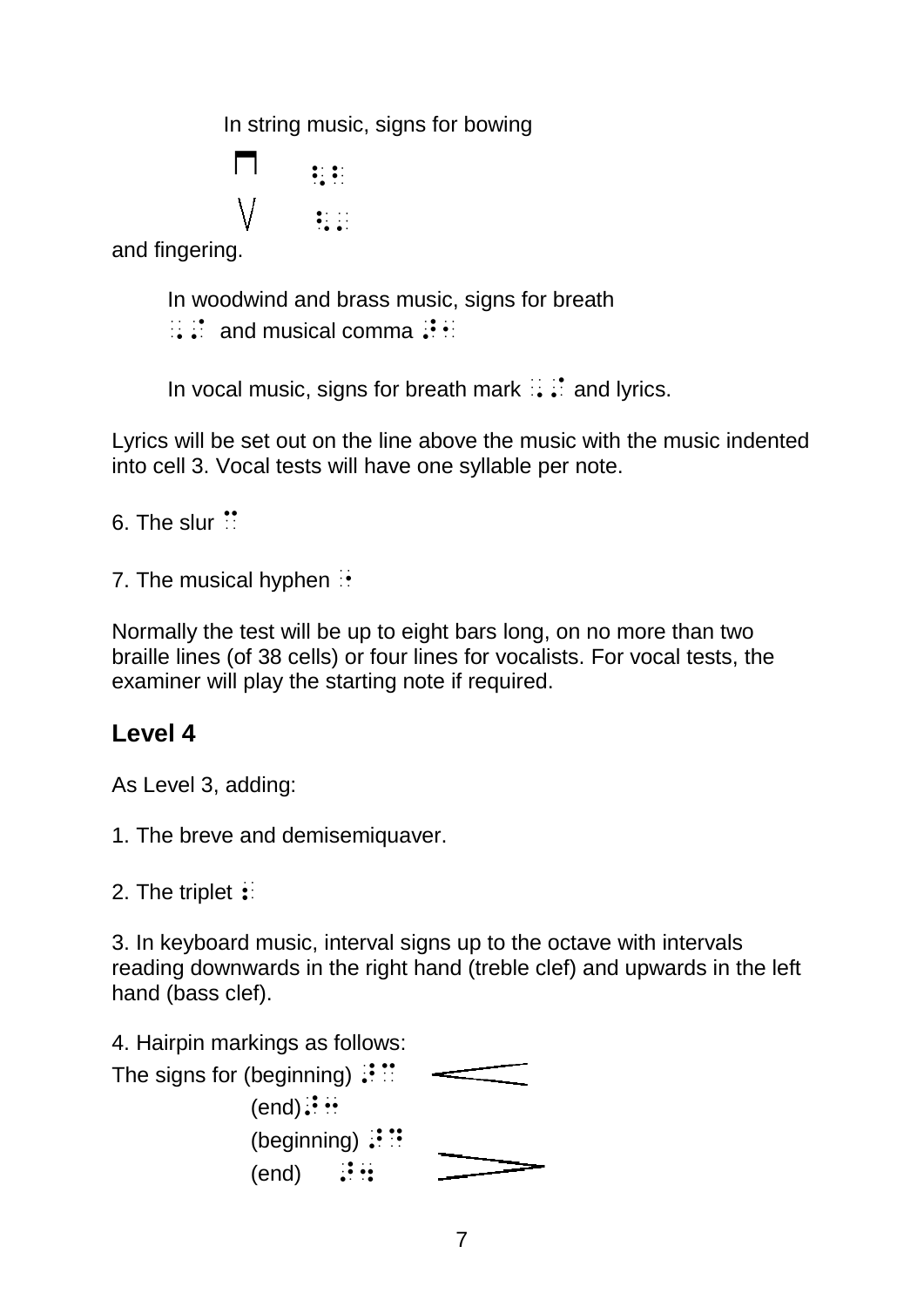5. The major keys of E and A flat and F sharp minor.

6. The time signature of



- 7. The signs for
- a. bar or part-bar repeat  $::$
- b. Forward repeat  $\therefore$ :
- c. Backward repeat  $\therefore$

8. The sign for slurs linking more than four notes together: Beginning  $\mathbf{B}$ :

非

韭

Ending  $\vdots$ :

- 9. The signs for:
- a. staccato  $\ddot{\mathbf{a}}$ .
- b. accent (V on side in print)  $\therefore$

10. The doubling of signs such as slur, staccato, accent, triplet and interval signs.

11. Tempo markings in English

Normally the test will comprise up to 12 bars, on no more than three braille lines (of 38 cells), or six lines for vocalists or keyboard music. For vocal tests, the examiner will play the starting note if required.

### <span id="page-7-0"></span>**Level 5**

As Level 4, adding:

1. Time signatures three two and nine eight

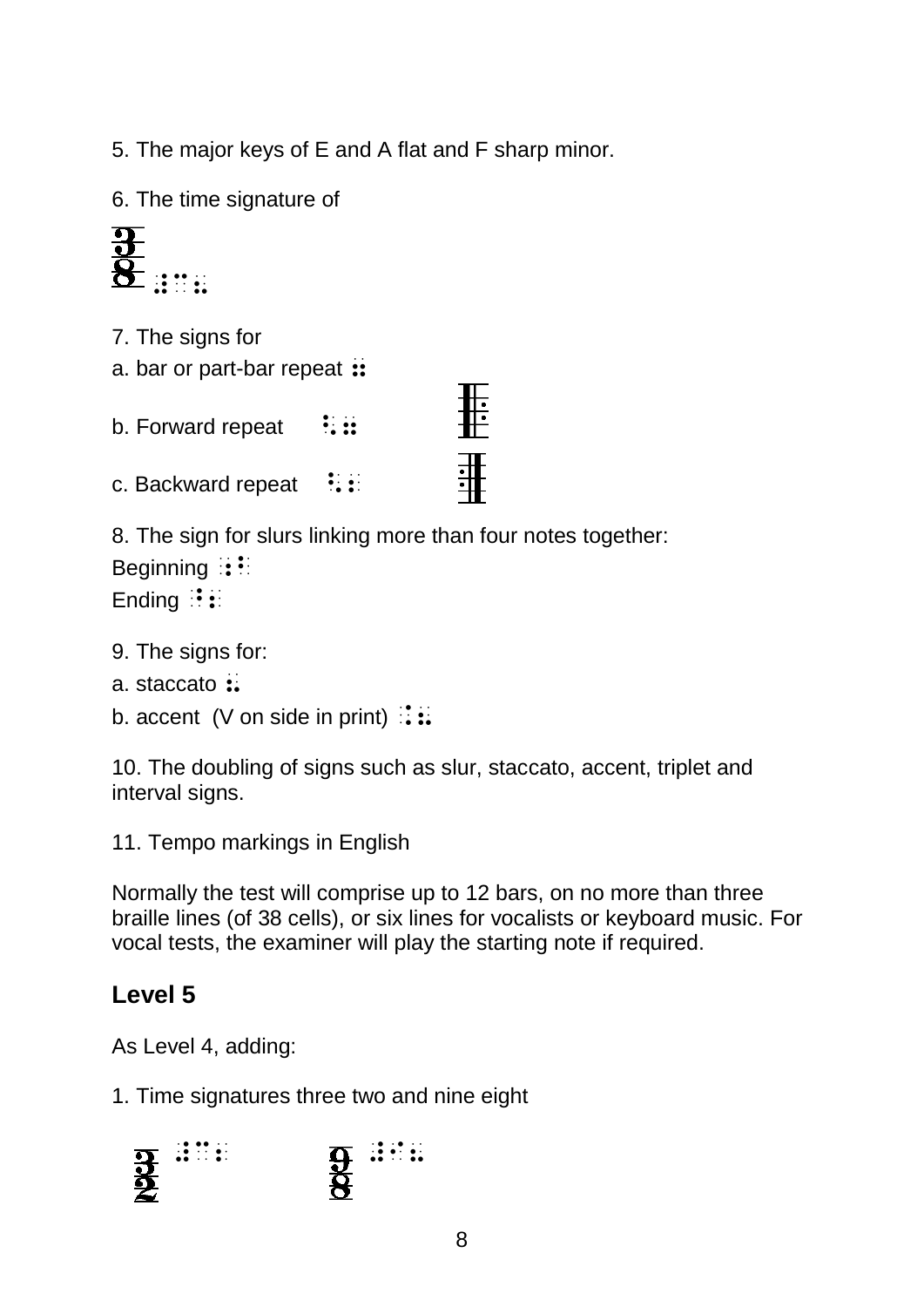2. Stem signs:  $\frac{1}{2}$   $\frac{1}{2}$   $\frac{1}{2}$  $\bullet$  $\frac{1}{2}$  $\sigma$  $\frac{1}{2}$   $\frac{1}{2}$   $\frac{1}{2}$  $\frac{1}{2}$   $\frac{1}{2}$   $\frac{1}{2}$  $\frac{1}{2}$ and metronome marks:

\_a "7 #fhk

3. The keys of B and D flat major, and C sharp and F minor.

4. The double sharp and double flat.

5. All remaining octave signs.

6. The signs: Appoggiatura : Acciaccatura :: Tenuto  $\mathbb{R}$ : Trill ::

7. Irregular groupings of notes such as  $\mathbf{B} : \mathbf{A}$  or  $\mathbf{B} : \mathbf{B}$ 

8. Pedal signs: down :::  $up$   $::$   $::$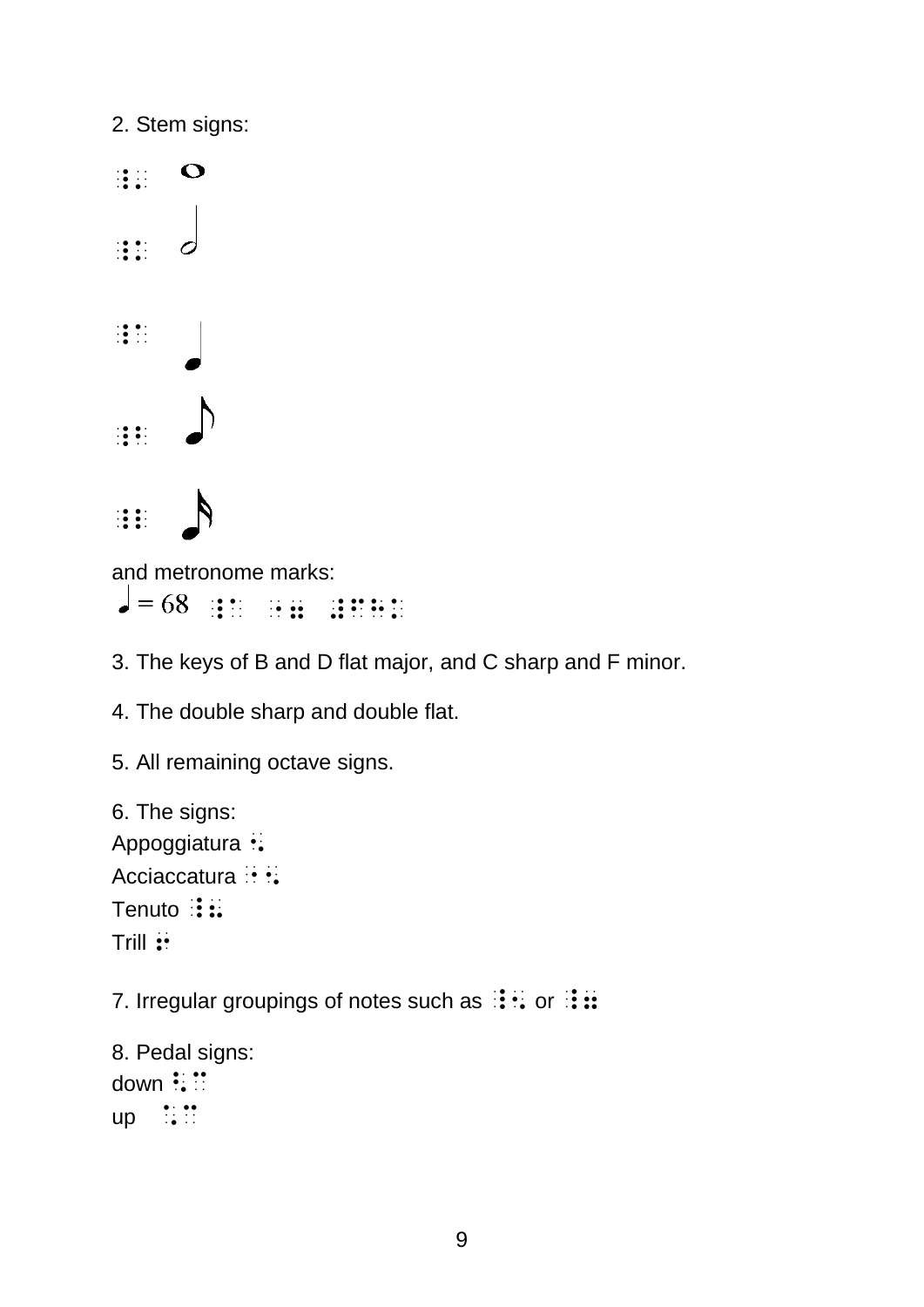9. The "in-accord" signs: Full-bar  $::$ Part-bar  $\cdot$   $\cdot$   $\cdot$ and the "part-bar division" sign:  $\therefore$ 

10. Dynamics

|     | fff ppp sf | $\bullet$ . $\bullet$ . $\bullet$ . $\bullet$ . $\bullet$ . $\bullet$ . $\bullet$ . $\bullet$ |  |  |  |  |  |
|-----|------------|-----------------------------------------------------------------------------------------------|--|--|--|--|--|
| and | cresc.     | $\mathbf{ii} \mathbf{ii}$ : $\mathbf{iii}$ dim.                                               |  |  |  |  |  |

11. Simple Italian terms:

|        | Allegro Andante Lento | Adagio Scherzo |        |
|--------|-----------------------|----------------|--------|
| legato | cantabile espressivo  |                |        |
| rit.   | a tempo poco          | molto          | sempre |

Normally the test will comprise up to 16 bars, on no more than four braille lines (of 38 cells) or eight lines for keyboard music and vocalists. For vocal tests, the examiner will play the starting note if required.

### <span id="page-9-0"></span>**Advanced Level**

A music extract of Grade VIII standard will be set. This may include any of the Braille music signs commonly used at this level, for the chosen instrument or voice.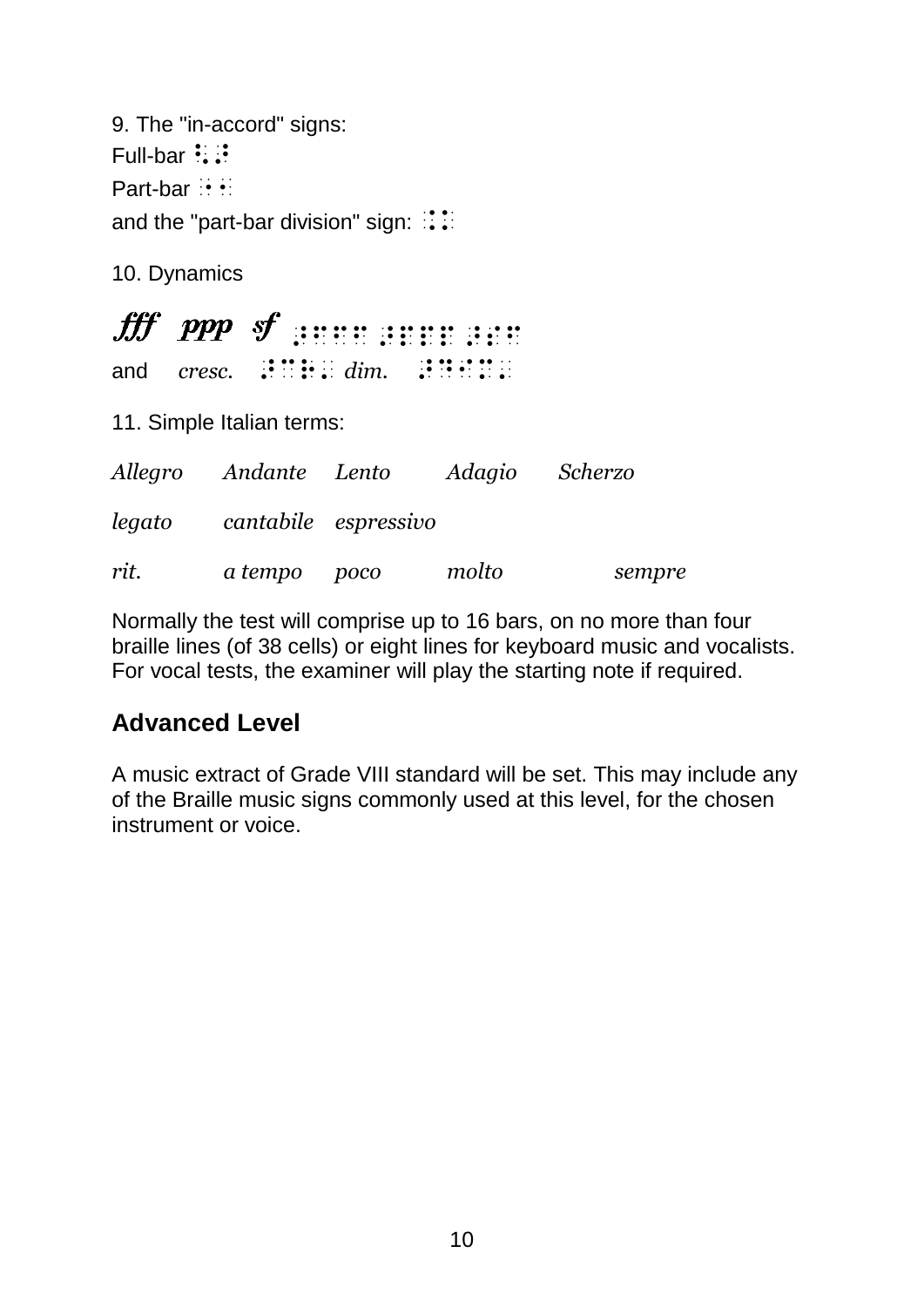# <span id="page-10-1"></span><span id="page-10-0"></span>**Braille Music Literacy Awards Specimen Tests**

The following examples have been prepared as a guide. The purpose of the tests is to ascertain that candidates can read, understand and perform from a Braille score at a given level.

In levels 4 and 5, two versions of each test are given: one for keyboard and the other for a solo string or wind instrument.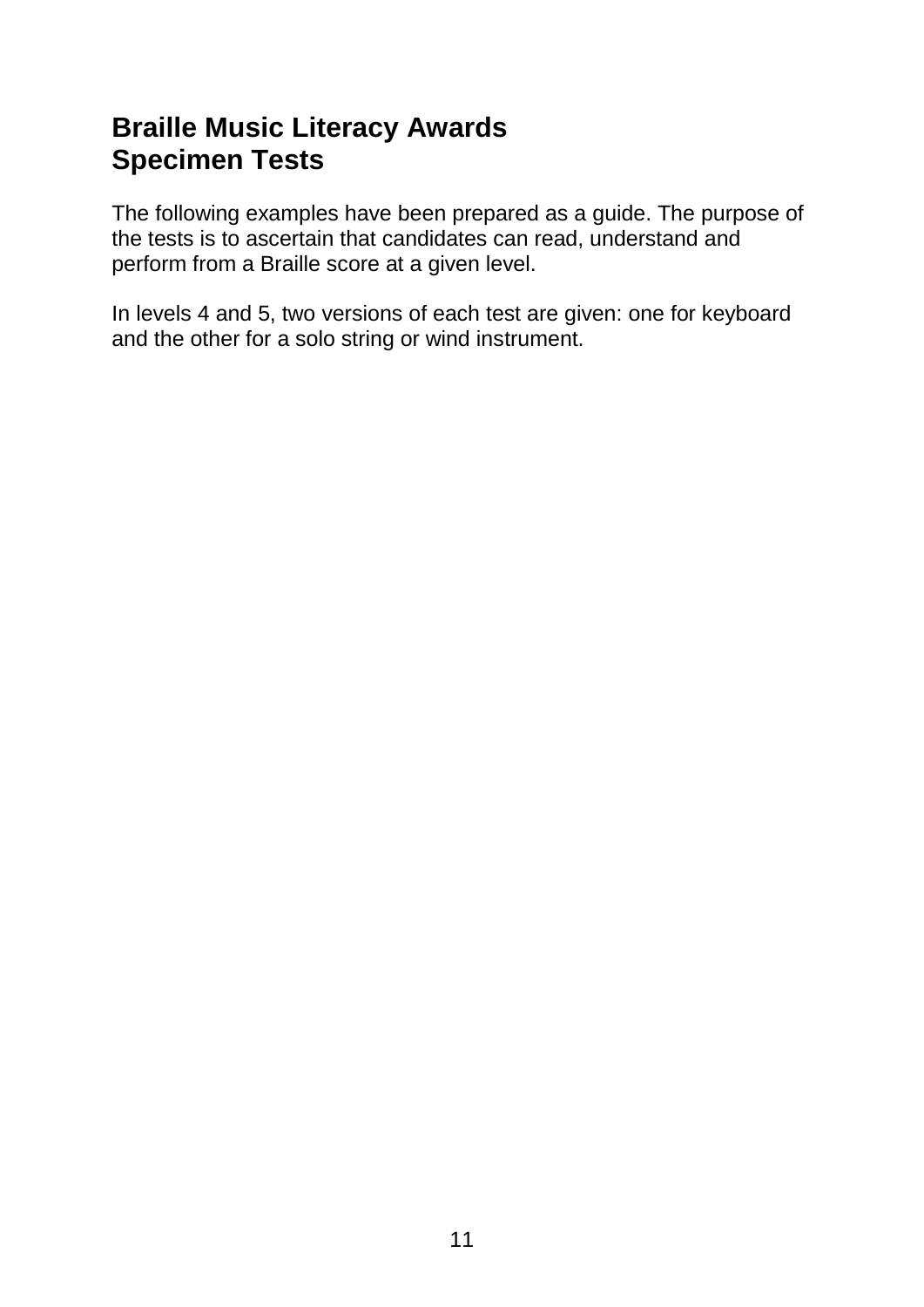<span id="page-11-0"></span>

 $\overline{A}$ 



B







 $\frac{1}{2}$ 

 $\overline{C}$ 

<span id="page-11-3"></span><span id="page-11-2"></span><span id="page-11-1"></span>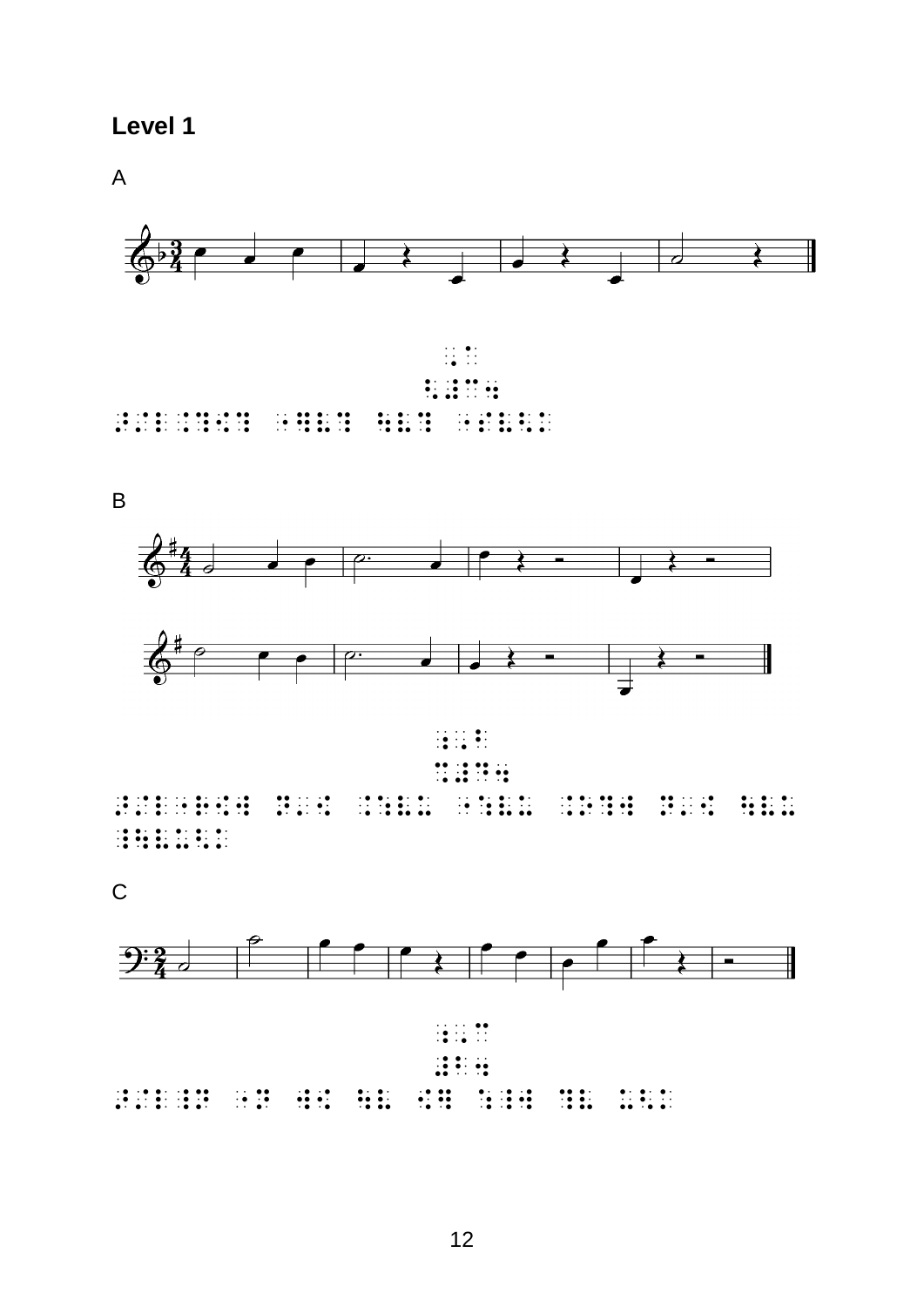

 $\overline{A}$ 









<span id="page-12-0"></span>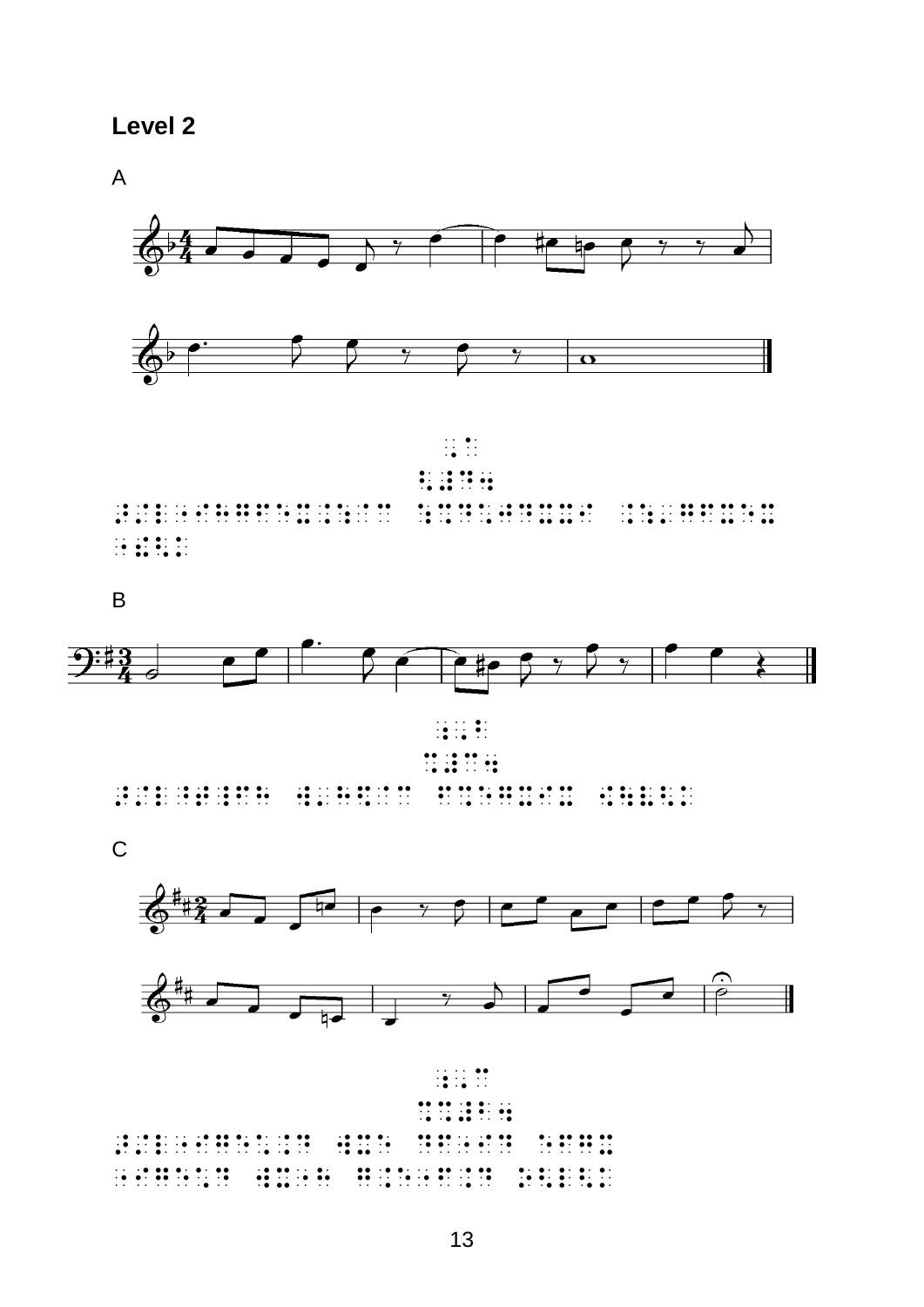#### <span id="page-13-0"></span>Level 3

A (Keyboard fingering)



**B** (Cello fingering)

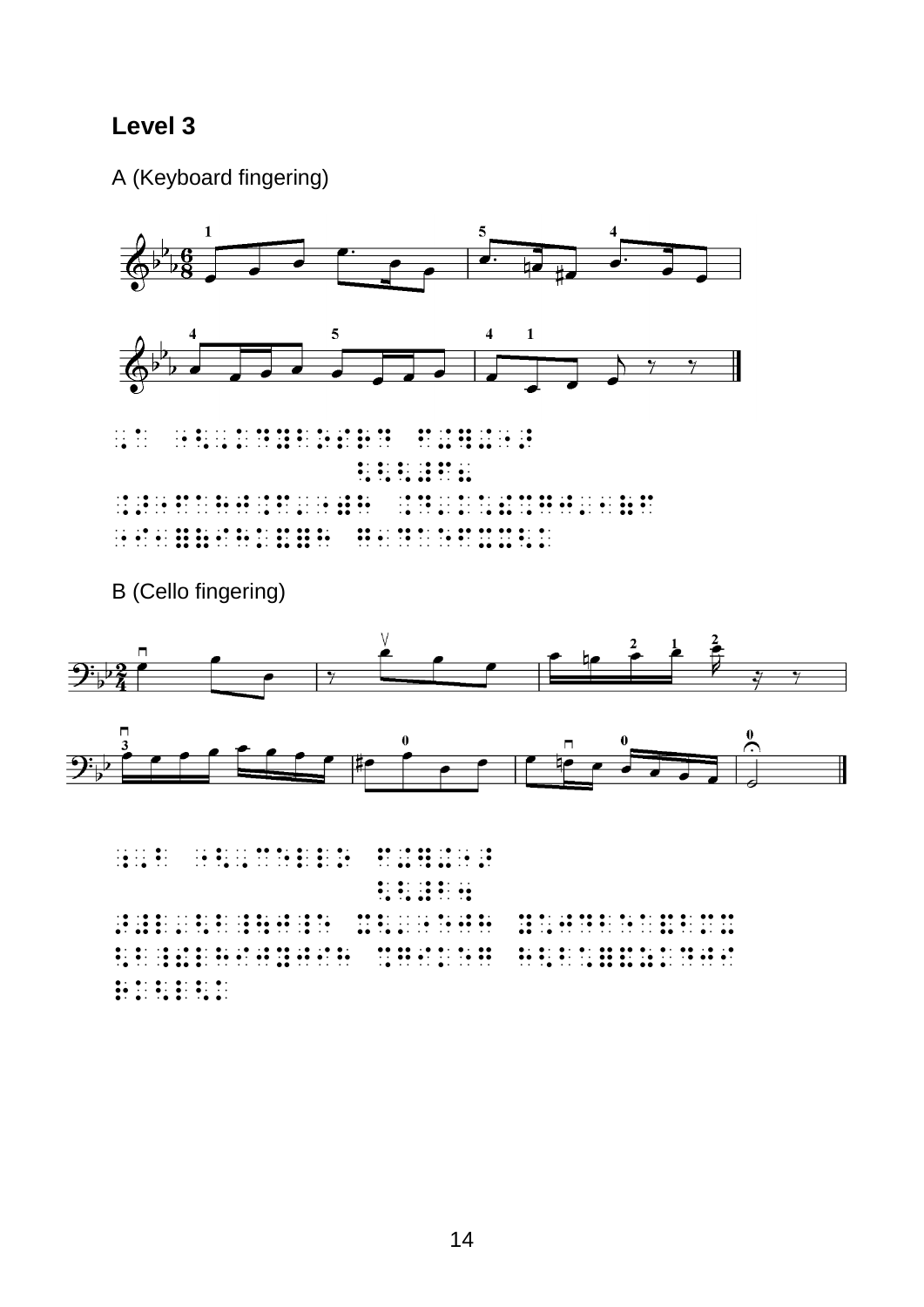C (Violin fingering)



 $\frac{1}{2}$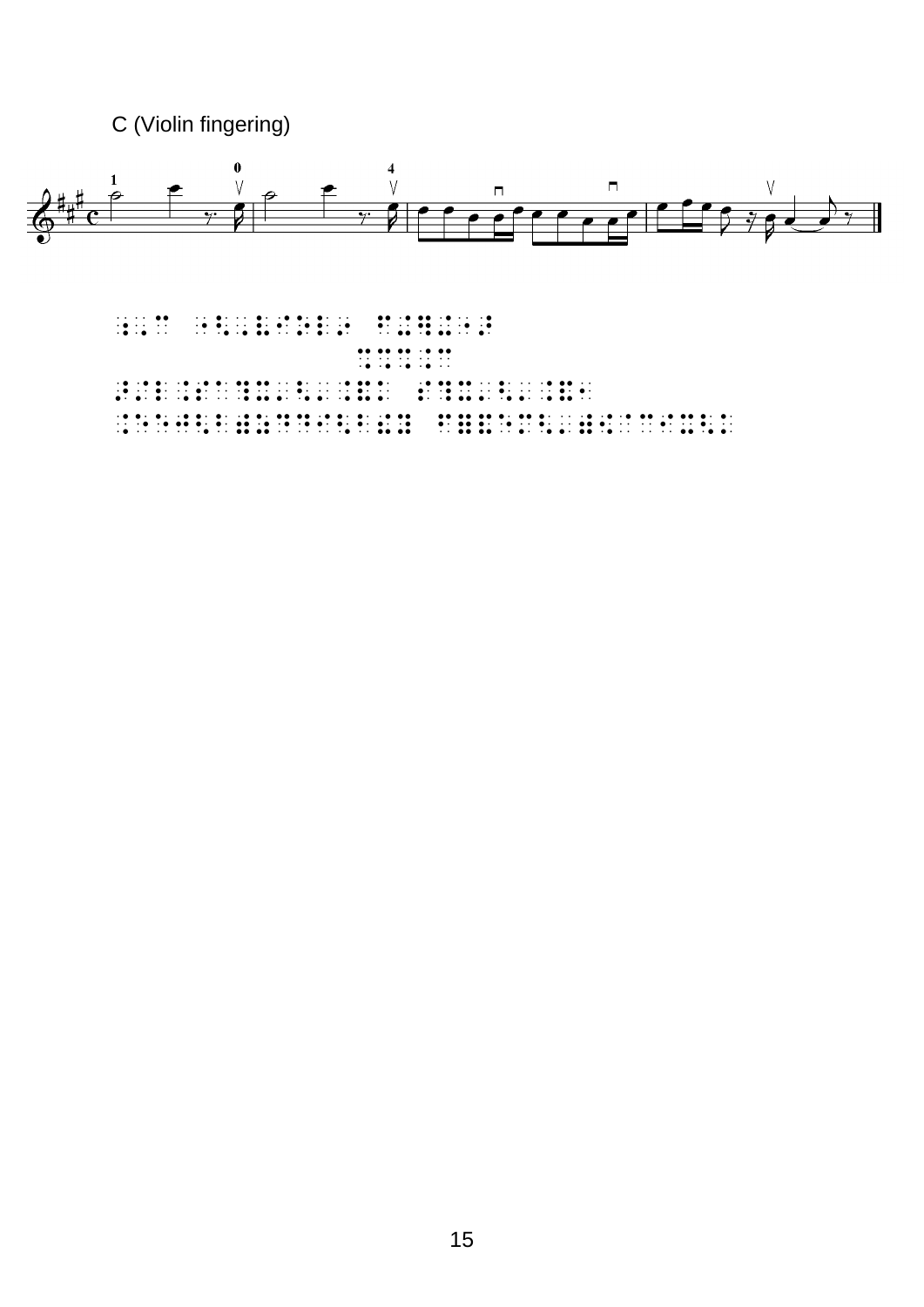## <span id="page-15-0"></span>Level 4

A (Keyboard)





| $\cdots$ .                                            | $\cdot$ |                                           |                                                                                                 |  |                                                                                                                                                                                                                                                                                                                                                                                                                                                                                         |  |  |  |  |           |                                                                                                                                                                                                                                                                                                 |  |  |  |  |  |  |                                                                                                                                                                                                                                                                                                                                                                                                                                                                                        |
|-------------------------------------------------------|---------|-------------------------------------------|-------------------------------------------------------------------------------------------------|--|-----------------------------------------------------------------------------------------------------------------------------------------------------------------------------------------------------------------------------------------------------------------------------------------------------------------------------------------------------------------------------------------------------------------------------------------------------------------------------------------|--|--|--|--|-----------|-------------------------------------------------------------------------------------------------------------------------------------------------------------------------------------------------------------------------------------------------------------------------------------------------|--|--|--|--|--|--|----------------------------------------------------------------------------------------------------------------------------------------------------------------------------------------------------------------------------------------------------------------------------------------------------------------------------------------------------------------------------------------------------------------------------------------------------------------------------------------|
|                                                       |         |                                           |                                                                                                 |  |                                                                                                                                                                                                                                                                                                                                                                                                                                                                                         |  |  |  |  | $\cdot$ . |                                                                                                                                                                                                                                                                                                 |  |  |  |  |  |  |                                                                                                                                                                                                                                                                                                                                                                                                                                                                                        |
| $\bullet$ .<br>$\cdot$ $\cdot$<br>$\cdot$ $\cdot$     |         | $\cdot \bullet \cdot \bullet$<br>$\cdots$ | $\cdot \bullet \bullet \cdot$                                                                   |  |                                                                                                                                                                                                                                                                                                                                                                                                                                                                                         |  |  |  |  |           | $\bullet \cdot \quad \cdot \quad \bullet \cdot \quad \cdot \quad \bullet \bullet \quad \cdot \bullet \quad \bullet \bullet \quad \bullet \bullet \quad \bullet \cdot \quad \cdot \bullet \quad \cdot \bullet \quad \bullet \bullet \quad \cdot \bullet \quad \cdot \bullet \quad \cdot \bullet$ |  |  |  |  |  |  |                                                                                                                                                                                                                                                                                                                                                                                                                                                                                        |
|                                                       |         |                                           |                                                                                                 |  |                                                                                                                                                                                                                                                                                                                                                                                                                                                                                         |  |  |  |  |           |                                                                                                                                                                                                                                                                                                 |  |  |  |  |  |  |                                                                                                                                                                                                                                                                                                                                                                                                                                                                                        |
| $\bullet$ .<br>$\bullet$ .<br>$\cdot$ $\cdot$         |         |                                           |                                                                                                 |  | . The contract of the contract of the contract of the contract of the contract of the contract of the contract of the contract of the contract of the contract of the contract of the contract of the contract of the contrac                                                                                                                                                                                                                                                           |  |  |  |  |           |                                                                                                                                                                                                                                                                                                 |  |  |  |  |  |  |                                                                                                                                                                                                                                                                                                                                                                                                                                                                                        |
|                                                       |         |                                           |                                                                                                 |  | $\mathbf{1} \cdot \mathbf{0}$ , the set of the set of the set of the set of the set of the set of the set of the set of the set of the set of the set of the set of the set of the set of the set of the set of the set of the set of the<br>$\mathbf{1} \cdot \mathbf{0}$ , and a set of the set of the set of the set of the set of the set of the set of the set of the set of the set of the set of the set of the set of the set of the set of the set of the set of the set of th |  |  |  |  |           |                                                                                                                                                                                                                                                                                                 |  |  |  |  |  |  |                                                                                                                                                                                                                                                                                                                                                                                                                                                                                        |
| $\bullet\bullet$<br>$\cdot$ $\cdot$<br>$\cdot$ .      |         |                                           |                                                                                                 |  | . The second comparison is the second of the second comparison of the second comparison of $\mathbf{e}_1$<br>$\alpha$ , and a second comparison is a second contract of the comparison of the second second second second second                                                                                                                                                                                                                                                        |  |  |  |  |           |                                                                                                                                                                                                                                                                                                 |  |  |  |  |  |  |                                                                                                                                                                                                                                                                                                                                                                                                                                                                                        |
|                                                       |         |                                           | $\cdot \bullet \cdot \bullet$<br>$\cdot \bullet \cdot \bullet$<br>$\cdot \bullet \bullet \cdot$ |  | . A distribution of the state of the state of the state of the state of the state of the state of the state of                                                                                                                                                                                                                                                                                                                                                                          |  |  |  |  |           |                                                                                                                                                                                                                                                                                                 |  |  |  |  |  |  | $\mathbf{1} \oplus \mathbf{0}$ , and the second second second second second second second second second second second second second second second second second second second second second second second second second second second seco<br>$\mathbf{1} \cdot \mathbf{0}$ , and a set $\mathbf{0} \cdot \mathbf{1}$ , and a set $\mathbf{0} \cdot \mathbf{0}$ , and the set of $\mathbf{0} \cdot \mathbf{0}$ , and $\mathbf{0} \cdot \mathbf{1}$ , and $\mathbf{0} \cdot \mathbf{1}$ |
| $\bullet\bullet$<br>$\cdot\bullet$<br>$\cdot$ $\cdot$ |         |                                           | $\cdot \bullet \cdot \bullet$<br>$\cdots$<br>$\cdot \bullet \bullet \cdot$                      |  |                                                                                                                                                                                                                                                                                                                                                                                                                                                                                         |  |  |  |  |           | . . <b>. . .</b> . <b>.</b> . <b>.</b> . <b>.</b> . <b>.</b> .<br>. <b>. . . . .</b>                                                                                                                                                                                                            |  |  |  |  |  |  |                                                                                                                                                                                                                                                                                                                                                                                                                                                                                        |
|                                                       |         |                                           |                                                                                                 |  |                                                                                                                                                                                                                                                                                                                                                                                                                                                                                         |  |  |  |  |           |                                                                                                                                                                                                                                                                                                 |  |  |  |  |  |  |                                                                                                                                                                                                                                                                                                                                                                                                                                                                                        |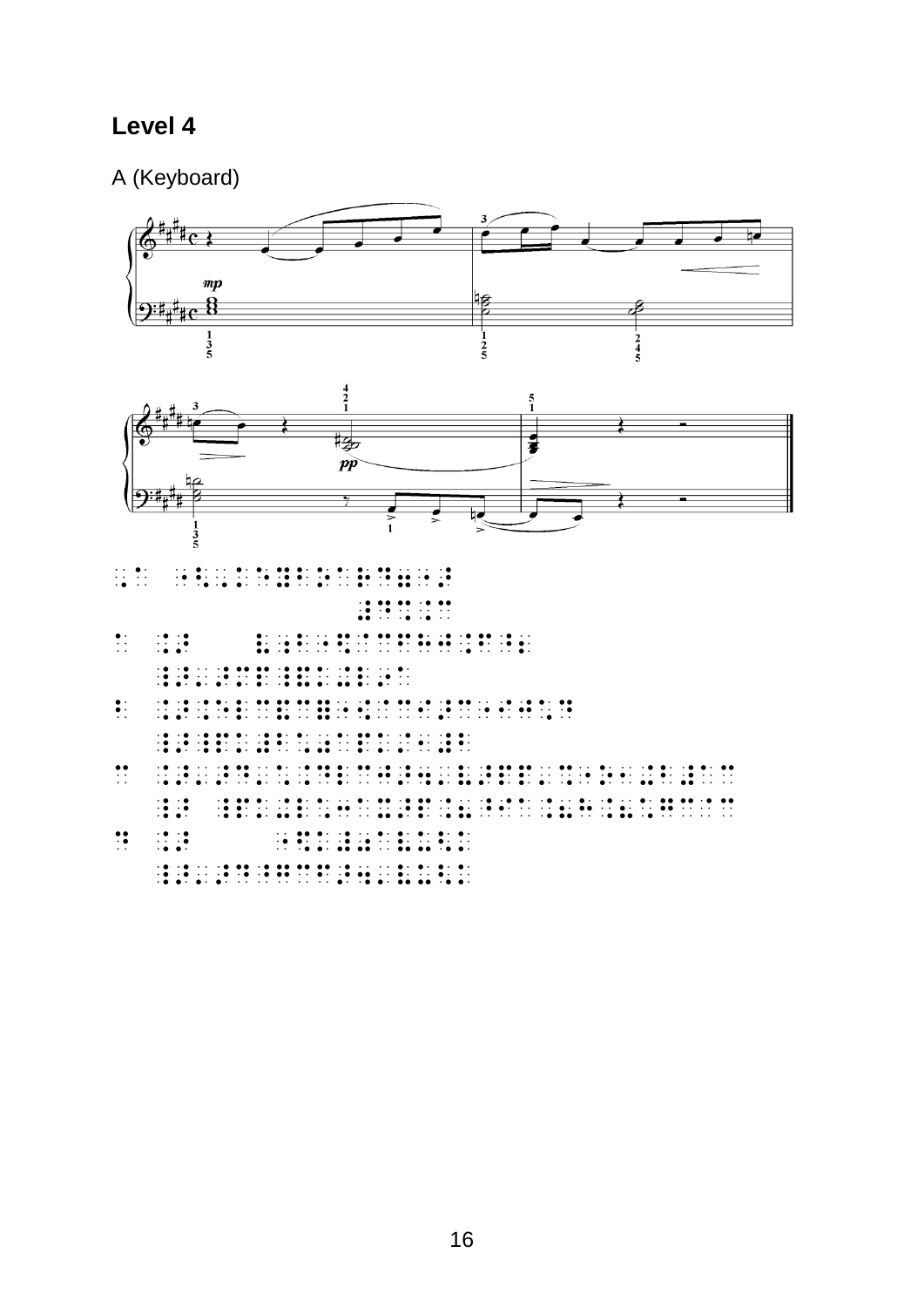### A (Solo part)

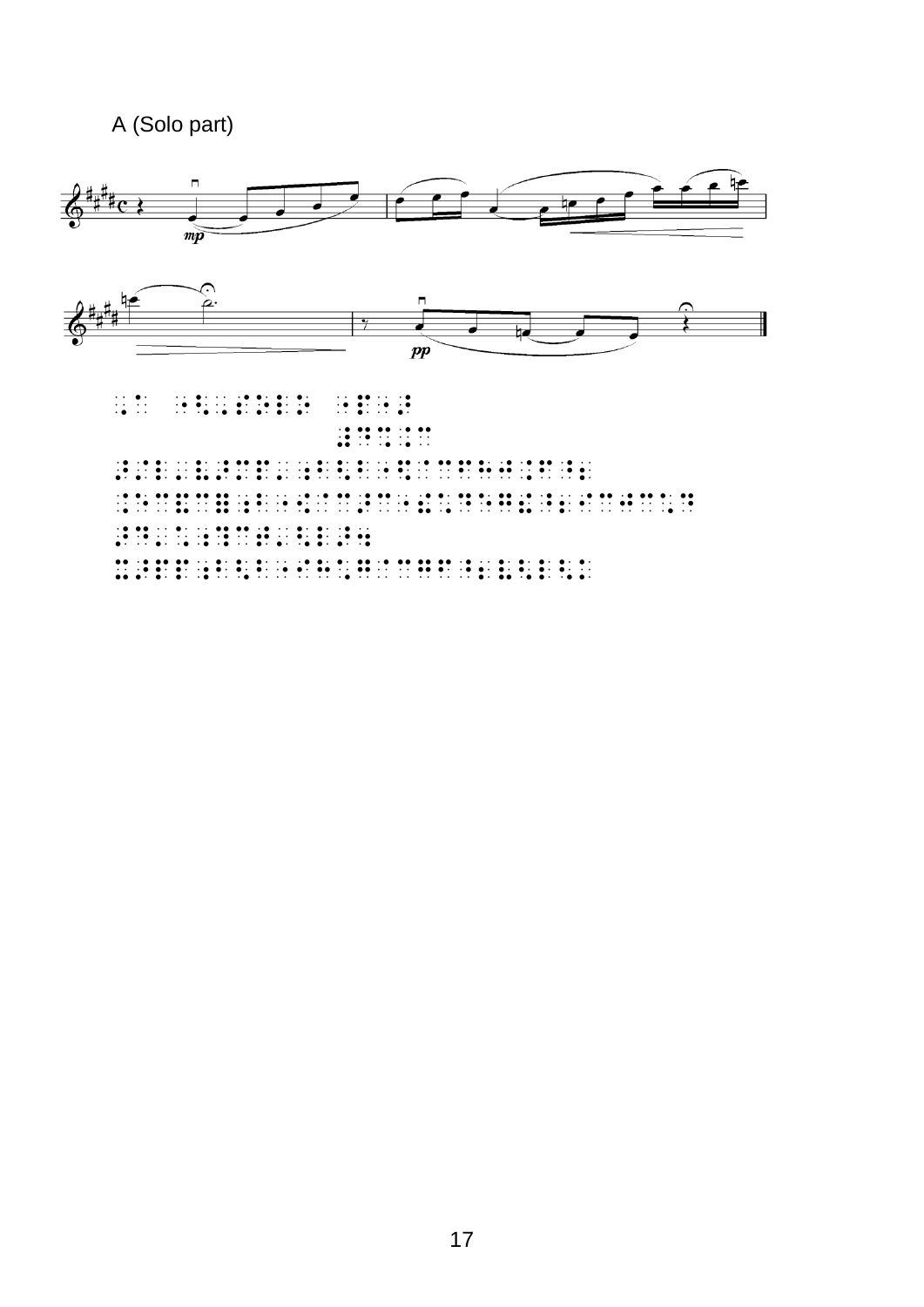B (Keyboard)





- $\frac{1}{2}$ ; decaybox  $\frac{1}{2}$ ; decaybox  $\frac{1}{2}$ ; decaybox  $\frac{1}{2}$ ; decaybox  $\frac{1}{2}$ ; decaybox  $\frac{1}{2}$ ; decaybox  $\frac{1}{2}$ ; decaybox  $\frac{1}{2}$ ; decaybox  $\frac{1}{2}$ ; decaybox  $\frac{1}{2}$ ; decaybox  $\frac{1}{2}$ ; decaybox *m* : a .>'>mf'8<.h/xx 7 <7>p'8<"fb/a77 \_> 8^j/xx 7 <7m d .>.8"ik%/18<f/7 >c'8<"f/.8i%/8f/  $\frac{1}{2}$ .8 external construction of the construction of the construction of the construction of the construction of the construction of the construction of the construction of the construction of the construction of the f .<br>8 September – Paris Leo Barriotte, amerikansk politiker (f. 1888)<br>2011 – Johann Leo Barriotte, amerikansk politiker (f. 1888)<br>3 September – Amerikaanse politiker (f. 1888) \_>'m<2 '''''''''''''' m h .>'>ff'8<;h/90xx<l<k
	- $\begin{array}{lllllllllllllllllll} \hline &\mbox{~~16.8\,m\,s} &\mbox{~~18.8\,m\,s} &\mbox{~~19.8\,m\,s} &\mbox{~~19.8\,m\,s} &\mbox{~~19.8\,m\,s} &\mbox{~~19.8\,m\,s} &\mbox{~~19.8\,m\,s} &\mbox{~~19.8\,m\,s} &\mbox{~~19.8\,m\,s} &\mbox{~~19.8\,m\,s} &\mbox{~~19.8\,m\,s} &\mbox{~~19.8\,m\$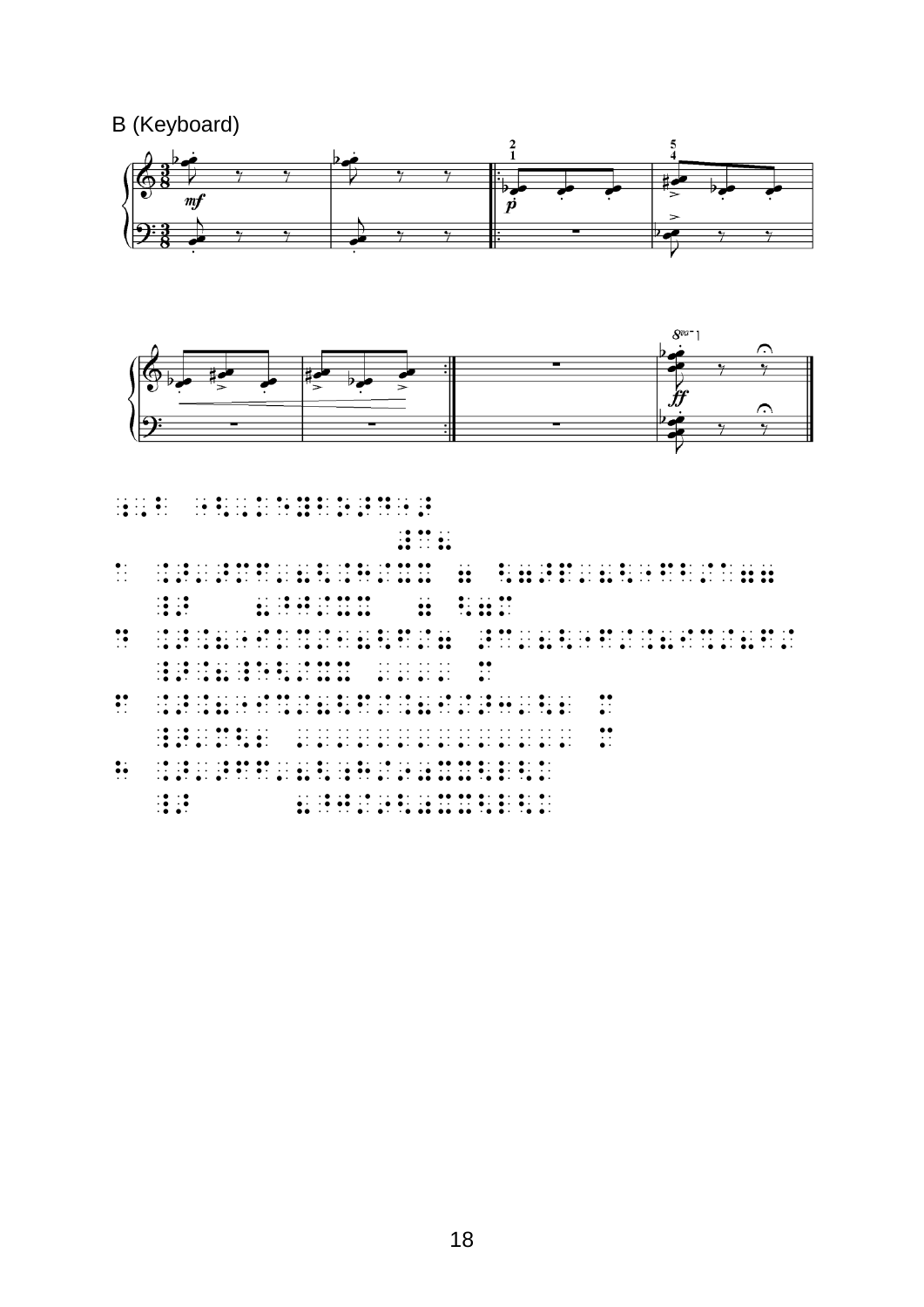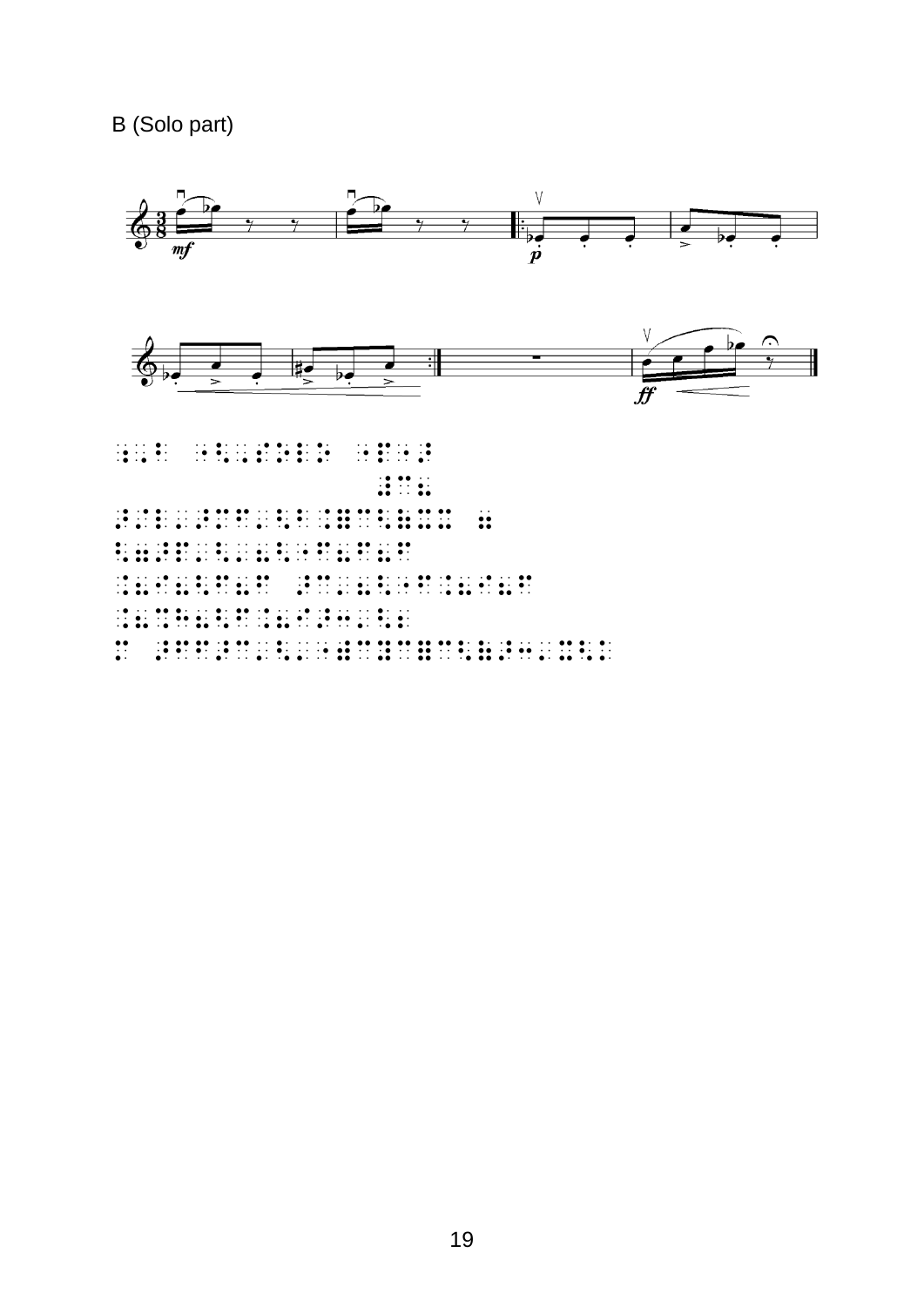#### C (Keyboard)





 $\begin{array}{l} \begin{array}{l} \hline \end{array}$ ;,c  $\begin{array}{l} \hline \end{array}$ ;,c  $\begin{array}{l} \hline \end{array}$ ;,c  $\begin{array}{l} \hline \end{array}$ ;,c  $\begin{array}{l} \hline \end{array}$ ;,c  $\begin{array}{l} \hline \end{array}$ ;,c  $\begin{array}{l} \hline \end{array}$ ;,c  $\begin{array}{l} \hline \end{array}$ ;,c  $\begin{array}{l} \hline \end{array}$ ;,c  $\begin{array}{l} \hline \end{array}$ ;,c  $\begin{$ 

%%%.c

- a .>'>f'88"=.did=did>p'7  $\frac{1}{2}$  8  $\frac{1}{2}$  8  $\frac{1}{2}$  8  $\frac{1}{2}$  8  $\frac{1}{2}$  8  $\frac{1}{2}$  8  $\frac{1}{2}$  8  $\frac{1}{2}$  8  $\frac{1}{2}$  8  $\frac{1}{2}$  8  $\frac{1}{2}$  8  $\frac{1}{2}$  8  $\frac{1}{2}$  8  $\frac{1}{2}$  8  $\frac{1}{2}$  8  $\frac{1}{2}$  8  $\frac{1}{2}$  8  $\frac{1}{2}$  8  $\frac{1$
- $\frac{1}{2}$ \_> 8\_g#0xv7
- c .>'>f'88%"&.djd%&djd>p'7 \_> 8\_g/#xv7
- d .>'>f'88"=did=di8d.8"q<k \_> 88\_g+9xvmdi8d.8^]<k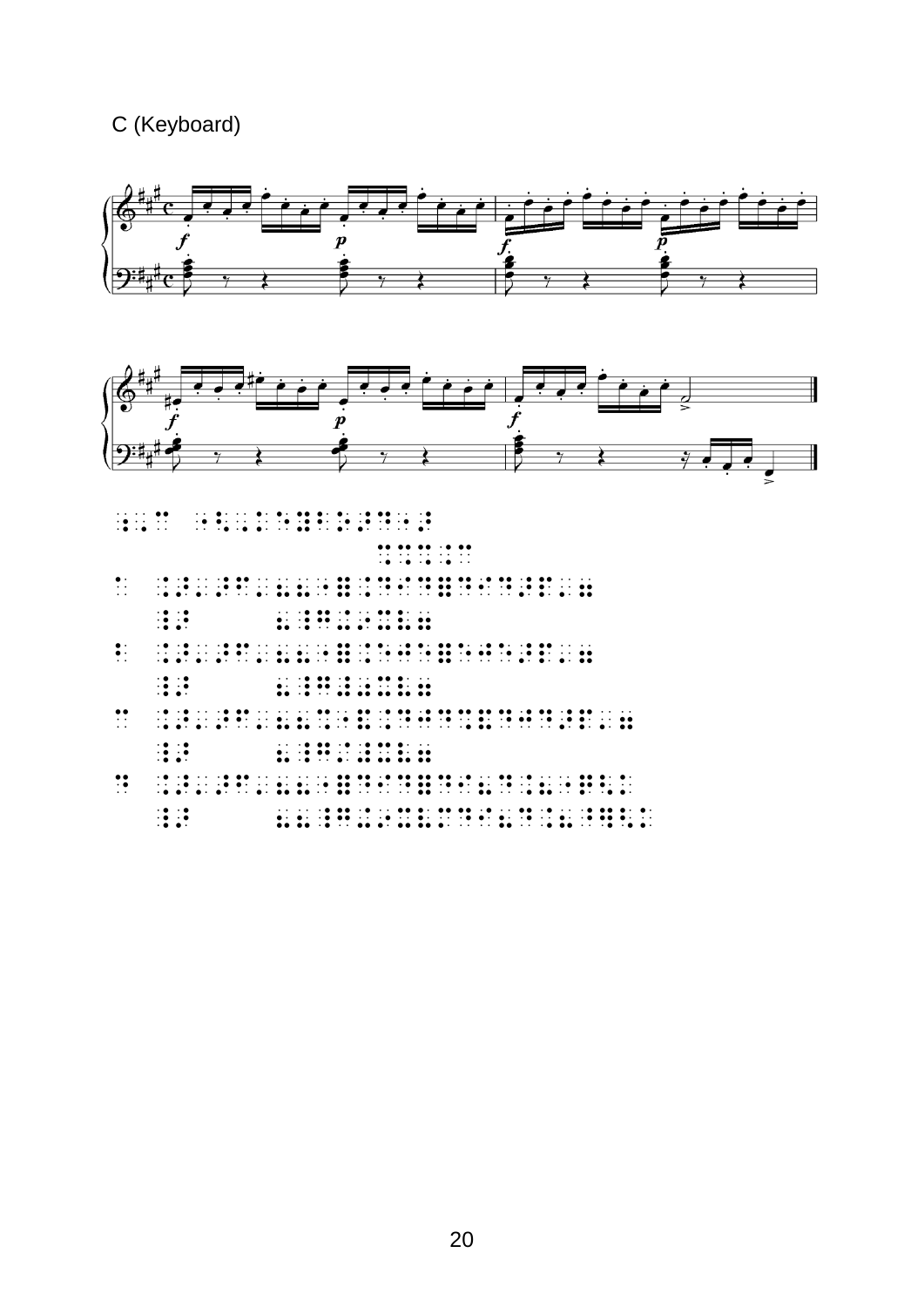#### C (Solo part)

<span id="page-20-5"></span><span id="page-20-4"></span><span id="page-20-3"></span><span id="page-20-2"></span><span id="page-20-1"></span><span id="page-20-0"></span>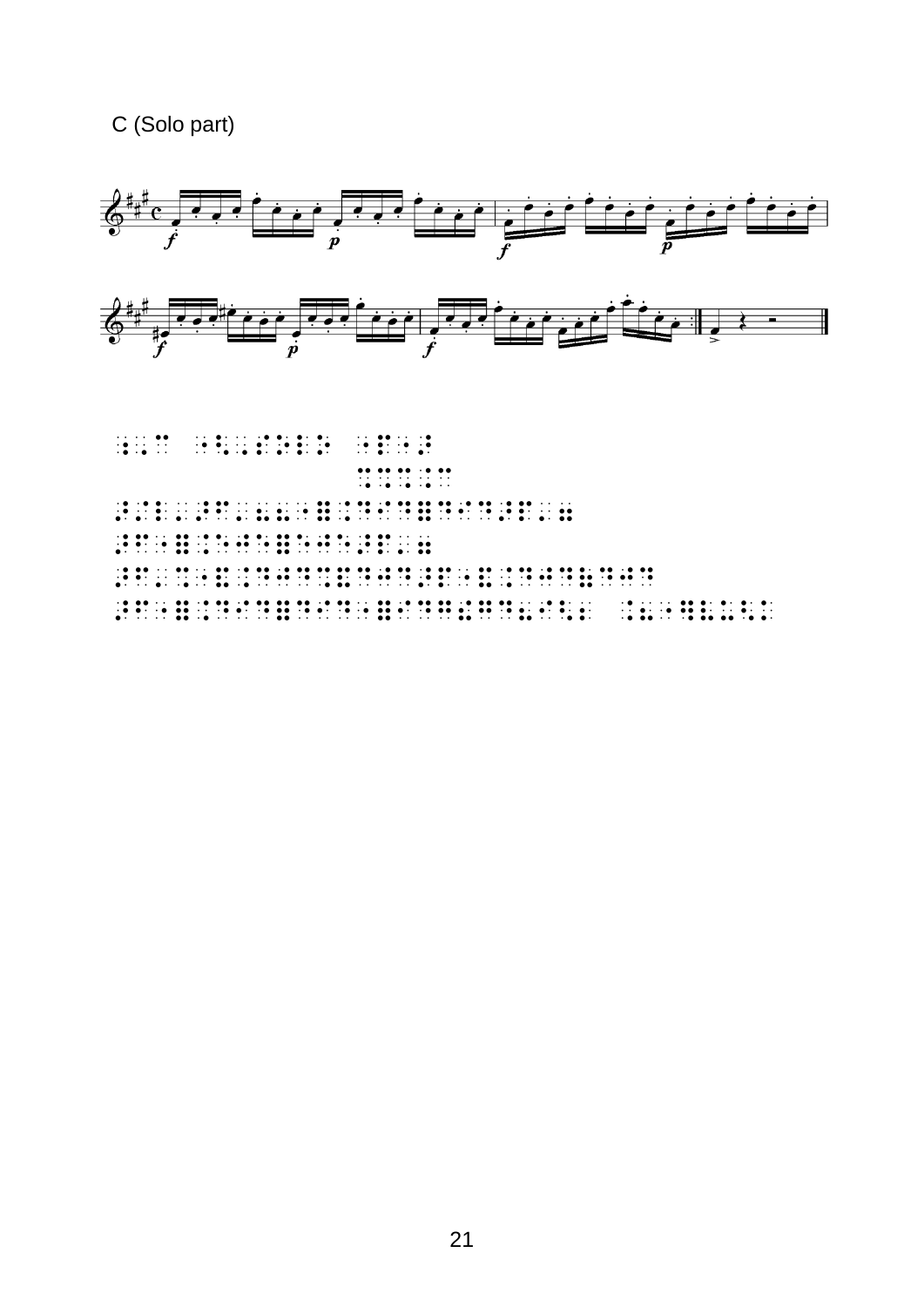



| $\mathbb{R}$                                                                                                                                                                                                                         |  |  |  |  |  |  |  |  |  |  |  |  |  |  |  |  |
|--------------------------------------------------------------------------------------------------------------------------------------------------------------------------------------------------------------------------------------|--|--|--|--|--|--|--|--|--|--|--|--|--|--|--|--|
|                                                                                                                                                                                                                                      |  |  |  |  |  |  |  |  |  |  |  |  |  |  |  |  |
|                                                                                                                                                                                                                                      |  |  |  |  |  |  |  |  |  |  |  |  |  |  |  |  |
| $\ddot{\bullet}$ :                                                                                                                                                                                                                   |  |  |  |  |  |  |  |  |  |  |  |  |  |  |  |  |
|                                                                                                                                                                                                                                      |  |  |  |  |  |  |  |  |  |  |  |  |  |  |  |  |
| $\ddot{\cdot}$                                                                                                                                                                                                                       |  |  |  |  |  |  |  |  |  |  |  |  |  |  |  |  |
|                                                                                                                                                                                                                                      |  |  |  |  |  |  |  |  |  |  |  |  |  |  |  |  |
| $\ddot{\cdot}$                                                                                                                                                                                                                       |  |  |  |  |  |  |  |  |  |  |  |  |  |  |  |  |
|                                                                                                                                                                                                                                      |  |  |  |  |  |  |  |  |  |  |  |  |  |  |  |  |
|                                                                                                                                                                                                                                      |  |  |  |  |  |  |  |  |  |  |  |  |  |  |  |  |
| $\dddot{\cdot}$                                                                                                                                                                                                                      |  |  |  |  |  |  |  |  |  |  |  |  |  |  |  |  |
|                                                                                                                                                                                                                                      |  |  |  |  |  |  |  |  |  |  |  |  |  |  |  |  |
| $\ddot{\cdot}$                                                                                                                                                                                                                       |  |  |  |  |  |  |  |  |  |  |  |  |  |  |  |  |
|                                                                                                                                                                                                                                      |  |  |  |  |  |  |  |  |  |  |  |  |  |  |  |  |
| $\ddot{\cdot}$                                                                                                                                                                                                                       |  |  |  |  |  |  |  |  |  |  |  |  |  |  |  |  |
|                                                                                                                                                                                                                                      |  |  |  |  |  |  |  |  |  |  |  |  |  |  |  |  |
| $\bullet\bullet$                                                                                                                                                                                                                     |  |  |  |  |  |  |  |  |  |  |  |  |  |  |  |  |
| in de de la companya de de la de la companya de la companya de la cada de la companya de la companya de la com<br>1940 : la companya de la companya de la companya de la companya de la companya de la companya de la companya<br>19 |  |  |  |  |  |  |  |  |  |  |  |  |  |  |  |  |
|                                                                                                                                                                                                                                      |  |  |  |  |  |  |  |  |  |  |  |  |  |  |  |  |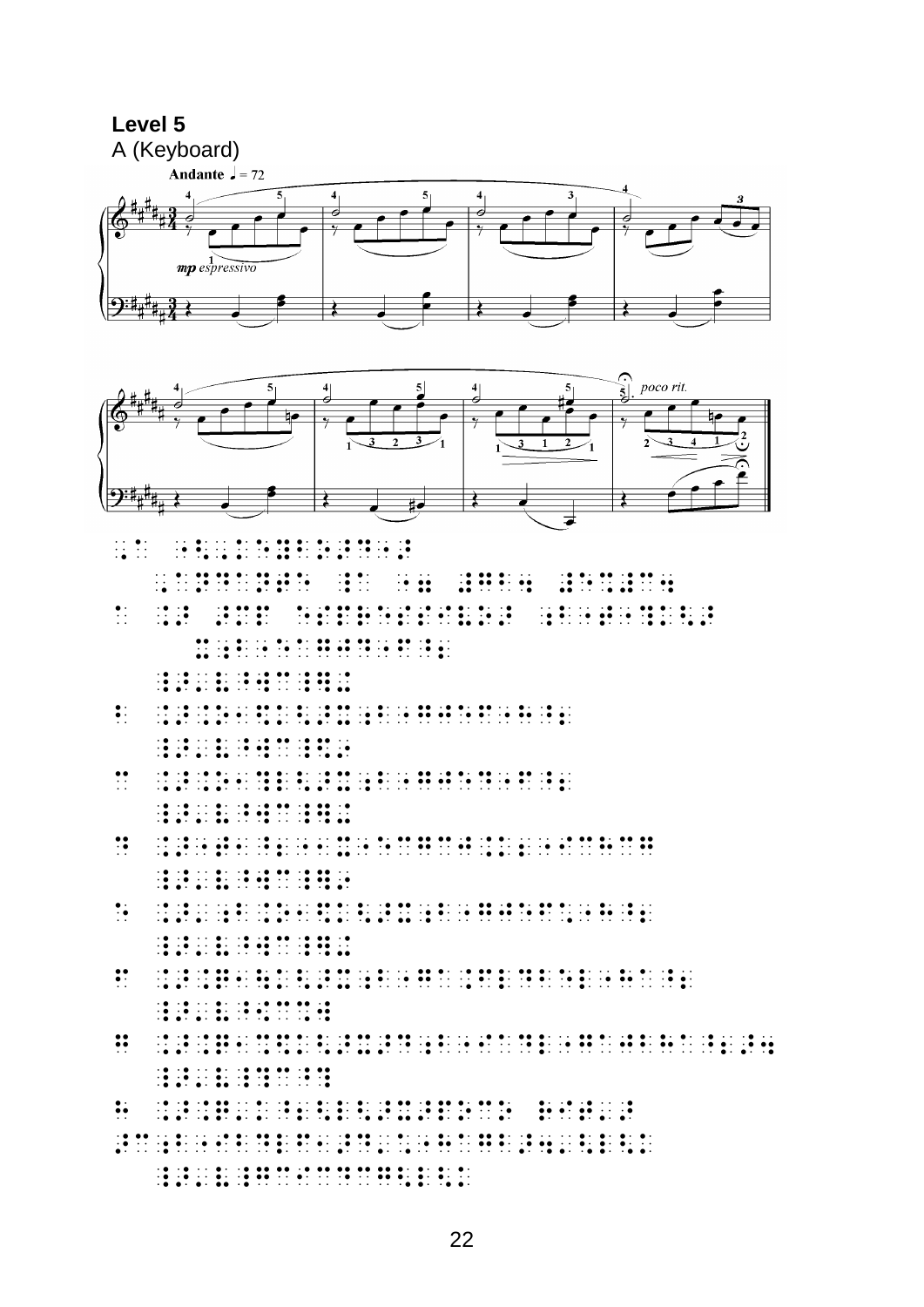#### A (Solo part)

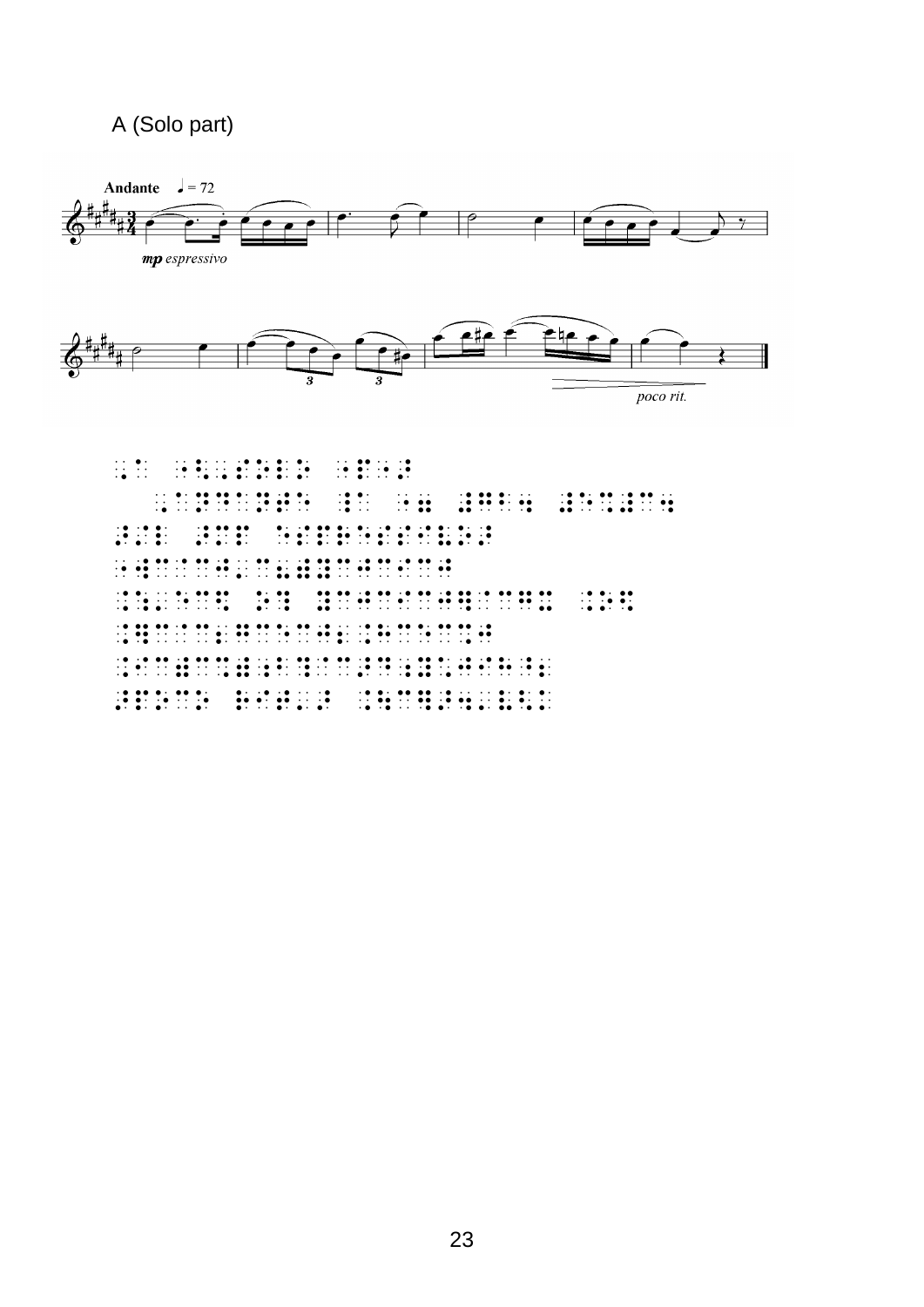#### B (Keyboard)





- 
- $\frac{1}{2}$  $\frac{1}{2}$  $\frac{1}{2}$   $\frac{1}{2}$   $\frac{1}{2}$   $\frac{1}{2}$   $\frac{1}{2}$   $\frac{1}{2}$   $\frac{1}{2}$  $\ddot{.}$  $\begin{array}{c} \begin{array}{c} \bullet \\ \bullet \\ \bullet \end{array} \\ \begin{array}{c} \bullet \\ \bullet \\ \bullet \end{array} \end{array}$  $\ddot{\bullet}$  $\frac{1}{2}$   $\frac{1}{2}$   $\frac{1}{2}$   $\frac{1}{2}$   $\frac{1}{2}$   $\frac{1}{2}$  $\begin{array}{cccccccc}\n11 & 11 & 11 & 11 & 11 & 11 & 11 & 11 \\
12 & 12 & 12 & 12 & 11 & 11 & 11 & 11 \\
13 & 13 & 13 & 13 & 13 & 11 & 11\n\end{array}$  $\ddot{\cdot}$  $\ddot{\cdot}$  $\ddot{\bullet}$  $\frac{1}{2}$ ∷  $\ddot{\bullet}$ : popo  $\frac{1}{2}$   $\frac{1}{2}$  $\mathbb{C}^{\times}$  $\ddot{\phantom{0}}$  :  $\therefore$  $\frac{1}{2}$  .  $\frac{1}{2}$  $\frac{1}{2}$  $\ddot{\cdot}$ Ð  $\mathbb{R}^2$ ÷  $\ddot{\cdot}$ <u> Holland e Borthard e Borthard e Borthard e Borthard e Borthard e Borthard e Borthard e Borthard e Borthard e Borthard e Borthard e Borthard e Borthard e Borthard e Borthard e Borthard e Borthard e Borthard e Borthard e B</u>  $\ddot{\bullet}$  :
- $\ddot{}}$
- $\ddot{\cdot}$ The contract of the contract of the contract of the contract of the contract of the contract of the contract of<br>The contract of the contract of the contract of the contract of the contract of the contract of the contract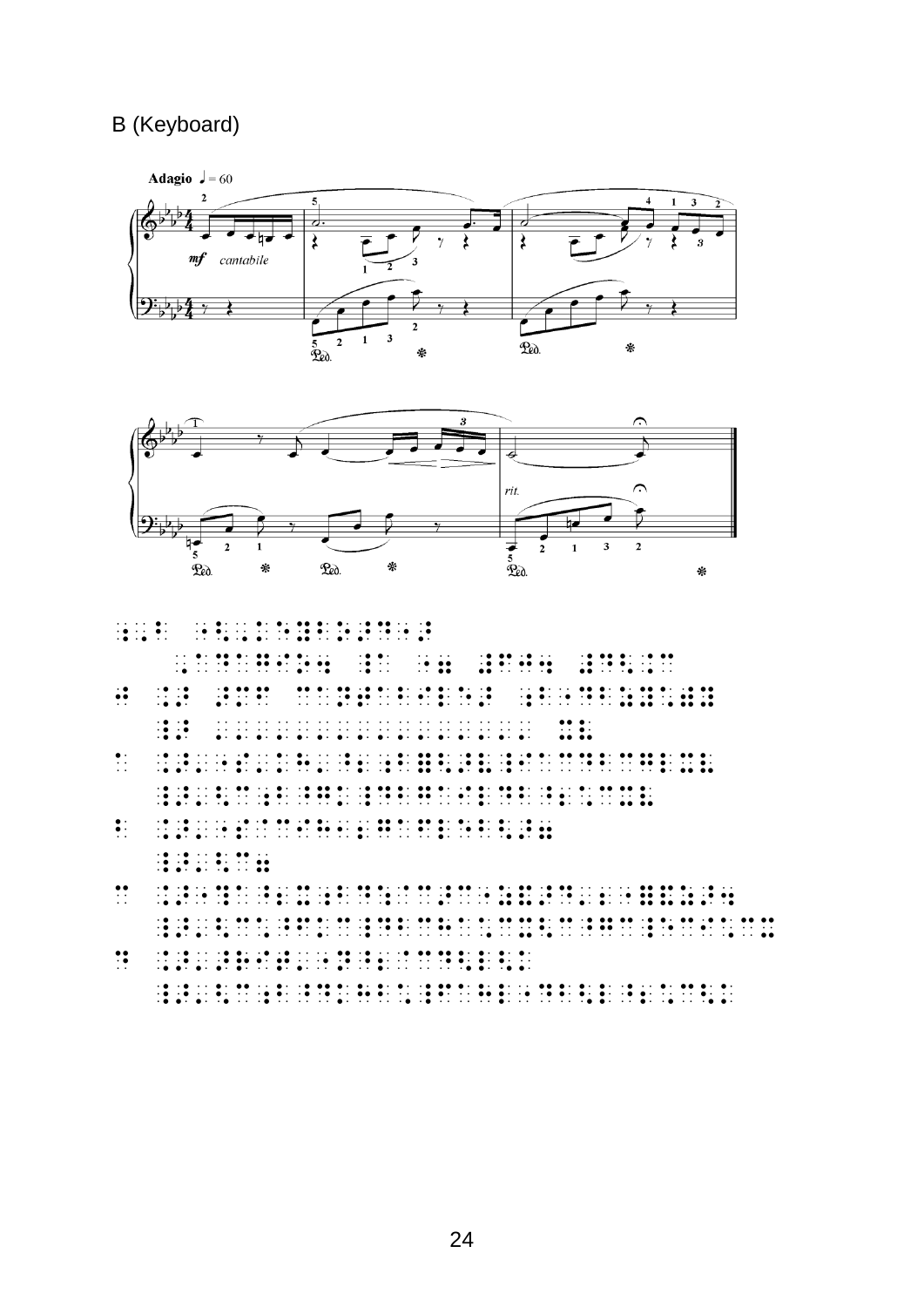#### B (Solo part)





```
\frac{1}{2}
```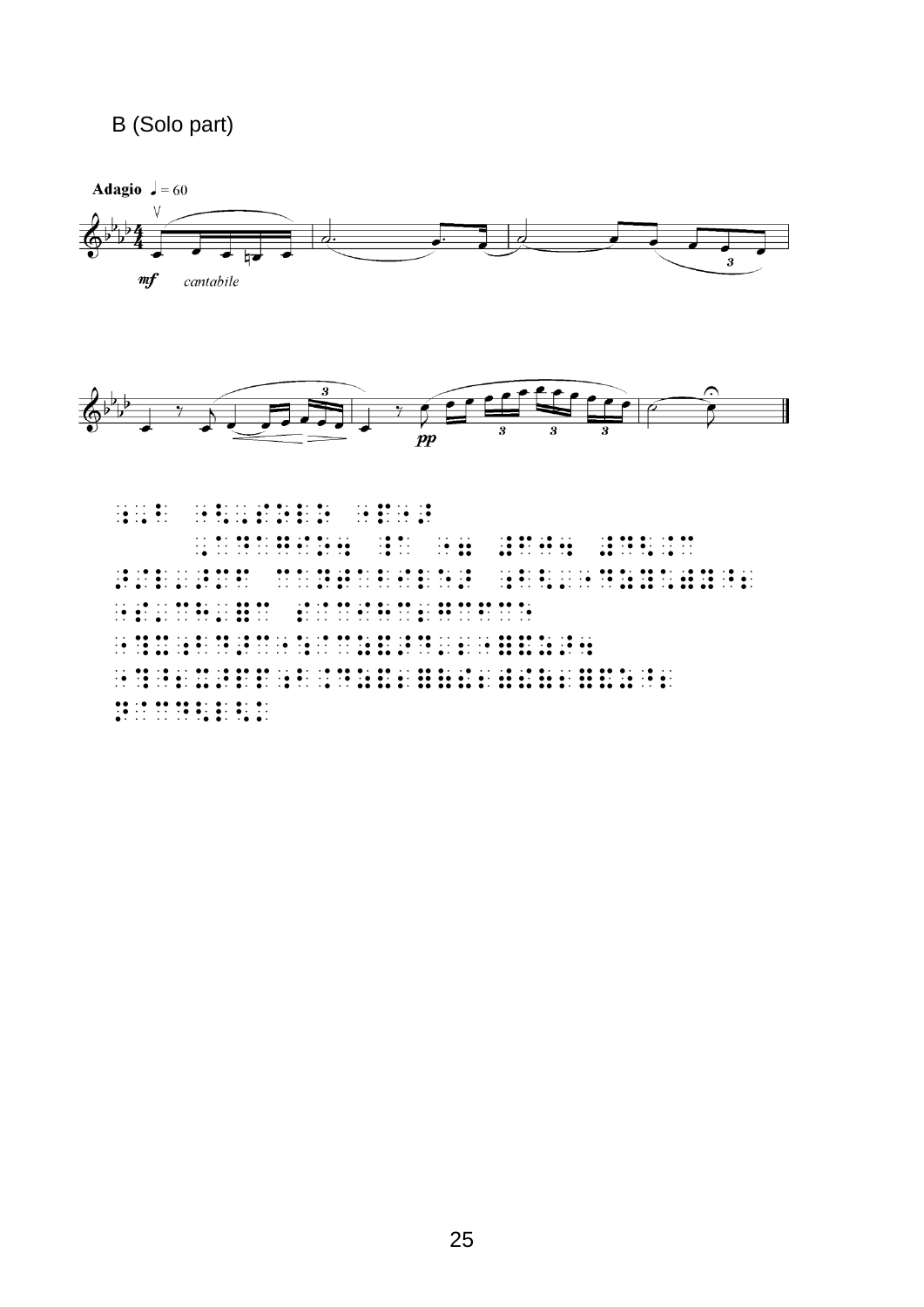#### C (Keyboard part)





|         |                                                                                                           | in the state of the state of the state of the state of the state of the state of the state of the state of the                                                                                                |  |  |  |  |                  |          |
|---------|-----------------------------------------------------------------------------------------------------------|---------------------------------------------------------------------------------------------------------------------------------------------------------------------------------------------------------------|--|--|--|--|------------------|----------|
|         | $\cdots \qquad \qquad \bullet \qquad \bullet \qquad \bullet \qquad \bullet \qquad \bullet \qquad \bullet$ | . The contract is the contract of the contract $\mathbf{r}$ and $\mathbf{r}$ and $\mathbf{r}$                                                                                                                 |  |  |  |  |                  | $\cdots$ |
| $\cdot$ |                                                                                                           | $\cdots \rightarrow \bullet \rightarrow \bullet \quad \bullet \quad \cdots \quad \bullet \bullet \quad \cdots \quad \bullet \quad \cdots \quad \bullet \quad \cdots \quad \bullet \quad \cdots \quad \bullet$ |  |  |  |  | . . <b>. .</b> . |          |
|         |                                                                                                           |                                                                                                                                                                                                               |  |  |  |  |                  |          |

 $\frac{1}{2}$  $\frac{1}{2}$   $\frac{1}{2}$   $\frac{1}{2}$   $\frac{1}{2}$   $\frac{1}{2}$   $\frac{1}{2}$  $\frac{1}{2}$  ,  $\frac{1}{2}$  ,  $\frac{1}{2}$  ,  $\frac{1}{2}$  ,  $\frac{1}{2}$  $\ddot{\cdot}$ 

- $\ddot{\cdot}$  $\frac{1}{2}$  ,  $\frac{1}{2}$  ,  $\frac{1}{2}$  ,  $\frac{1}{2}$  ,  $\frac{1}{2}$  ,  $\frac{1}{2}$  $\frac{1}{2}$  ,  $\frac{1}{2}$  ,  $\frac{1}{2}$  ,  $\frac{1}{2}$  $\ddot{\cdot}$ 98. PO 76 B. ः  $\ddot{\cdot}$ ़ 3 Ξi  $\ddot{\bullet}$  $\ddot{\cdot}$  $\ddot{\cdot}$  $\frac{1}{2}$  $\frac{1}{2}$  $\mathbf{H}$  $\frac{1}{2}$
- $\ddot{\bullet}$  :
- $\ddot{\cdot}$
- $\ddot{\cdot}$
- $\frac{1}{2}$   $\frac{1}{2}$   $\frac{1}{2}$   $\frac{1}{2}$   $\frac{1}{2}$   $\frac{1}{2}$   $\frac{1}{2}$   $\frac{1}{2}$  $\ddot{\cdot}$